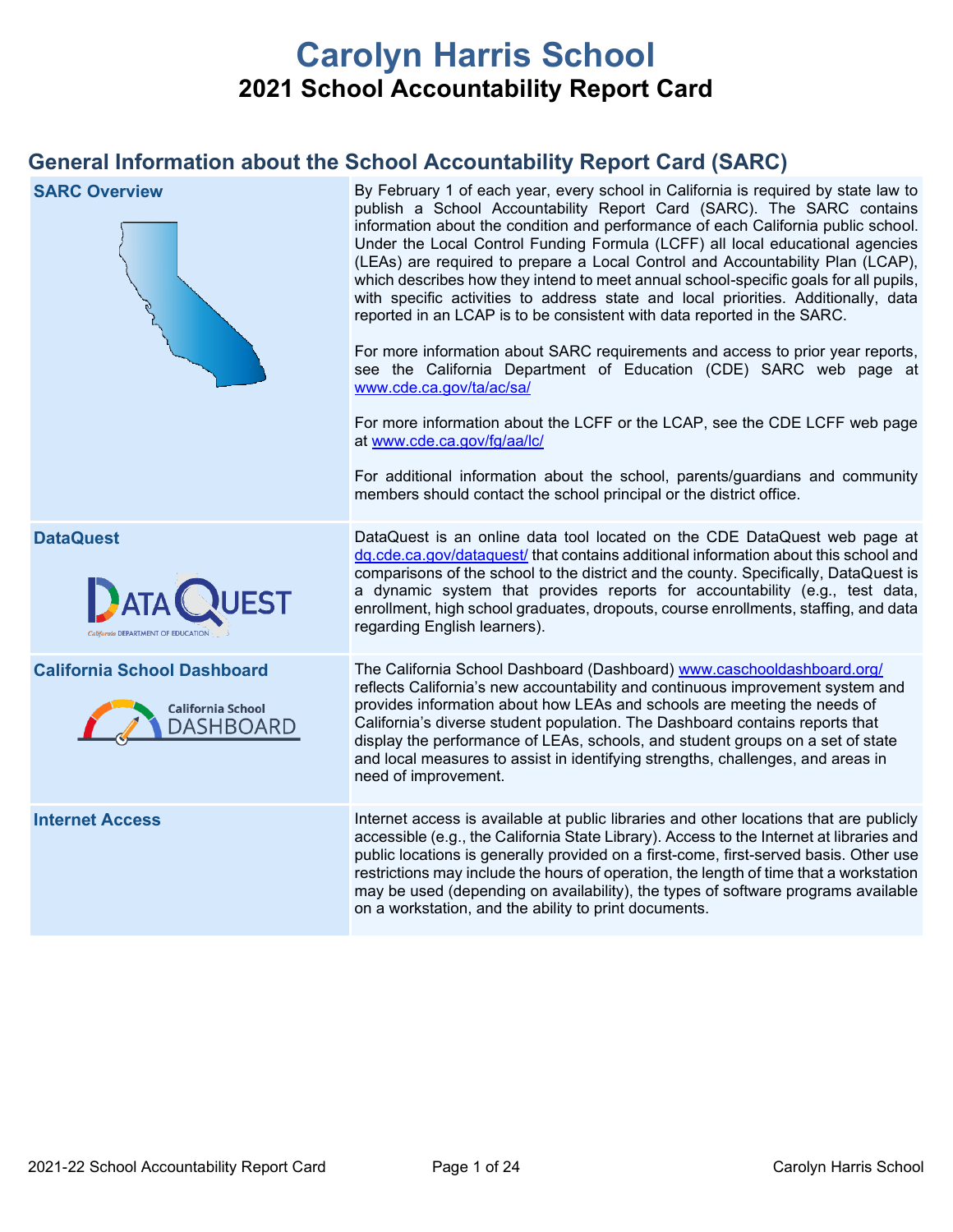## **2021-22 School Contact Information**

| <b>School Name</b>                                 | Carolyn Harris School |
|----------------------------------------------------|-----------------------|
| <b>Street</b>                                      | 4110 Garnsey Lane     |
| City, State, Zip                                   | Bakersfield, CA 93309 |
| <b>Phone Number</b>                                | 661-631-5310          |
| <b>Principal</b>                                   | Anne Lopez            |
| <b>Email Address</b>                               | lopezan@bcsd.com      |
| <b>School Website</b>                              | www.bcsd.com/harris   |
| County-District-School (CDS) Code 15-63321-6008858 |                       |

| <b>2021-22 District Contact Information</b> |                                         |  |  |
|---------------------------------------------|-----------------------------------------|--|--|
| <b>District Name</b>                        | <b>Bakersfield City School District</b> |  |  |
| <b>Phone Number</b>                         | 661-631-4600                            |  |  |
| Superintendent                              | Mark Luque                              |  |  |
| <b>Email Address</b>                        | supt@bcsd.com                           |  |  |
| <b>District Website Address</b>             | www.bcsd.com                            |  |  |

### **2021-22 School Overview**

The School Accountability Report Card was established by Proposition 98, an initiative passed by California voters. As you read the Report Card, you will gain a better understanding of Harris as a school with a record for improvement, a faculty that is professionally skilled and personally committed to meeting the learning needs of students and a student body which is enthusiastic and motivated to perform well.

Harris School was named in honor of Caroline Payne Harris for her many years of dedicated service as a teacher and longtime principal. Harris School serves students in Kindergarten thru 6th grades. Currently, the school has an enrollment approximately at 539 students who come from primarily lower socioeconomic communities.

#### Vision- CAROLINE HARRIS ELEMENTARY

The Vision of Caroline Harris Elementary is revealed through constant growth in student achievement, enriched student behavior and community service. The community of Harris students, staff, and parents understand our vision to motivate students who will become both efficient learners and diligent citizens.

### Mission – CAROLINE HARRIS ELEMENTARY

All staff at Caroline Harris Elementary are dedicated to teaching academics and the social skills that make any person successful in their endeavors. The mission of Caroline Harris Elementary is based on a deep commitment to collaborative work. Harris staff, students, and community will train, plan, and take action to constantly improve and learn. The focus of our work is on student learning. In the Harris Community, every day is a good day to learn something new!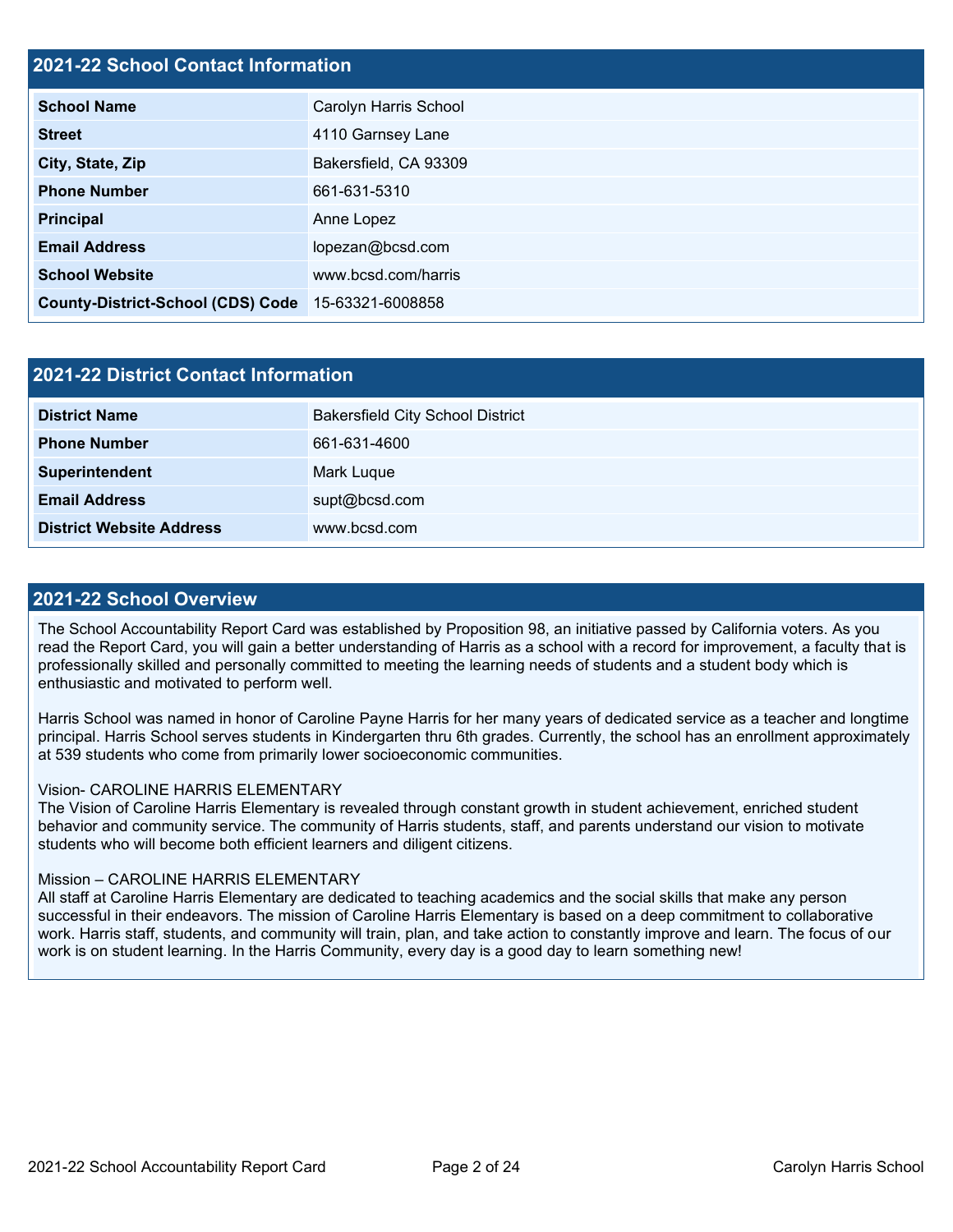# **About this School**

| 2020-21 Student Enrollment by Grade Level |                           |  |  |
|-------------------------------------------|---------------------------|--|--|
| <b>Grade Level</b>                        | <b>Number of Students</b> |  |  |
| Kindergarten                              | 88                        |  |  |
| Grade 1                                   | 66                        |  |  |
| Grade 2                                   | 93                        |  |  |
| Grade 3                                   | 65                        |  |  |
| Grade 4                                   | 79                        |  |  |
| Grade 5                                   | 75                        |  |  |
| Grade 6                                   | 83                        |  |  |
| <b>Total Enrollment</b>                   | 549                       |  |  |

# **2020-21 Student Enrollment by Student Group**

| <b>Student Group</b>                   | <b>Percent of Total Enrollment</b> |
|----------------------------------------|------------------------------------|
| <b>Female</b>                          | 47                                 |
| <b>Male</b>                            | 53                                 |
| American Indian or Alaska Native       | 0.4                                |
| <b>Asian</b>                           | 1.1                                |
| <b>Black or African American</b>       | 12.4                               |
| <b>Filipino</b>                        | 0.2                                |
| <b>Hispanic or Latino</b>              | 70.7                               |
| <b>Two or More Races</b>               | 2.9                                |
| <b>White</b>                           | 12.4                               |
| <b>English Learners</b>                | 14                                 |
| <b>Foster Youth</b>                    | 0.5                                |
| <b>Homeless</b>                        | 2.2                                |
| <b>Socioeconomically Disadvantaged</b> | 90.7                               |
| <b>Students with Disabilities</b>      | 11.7                               |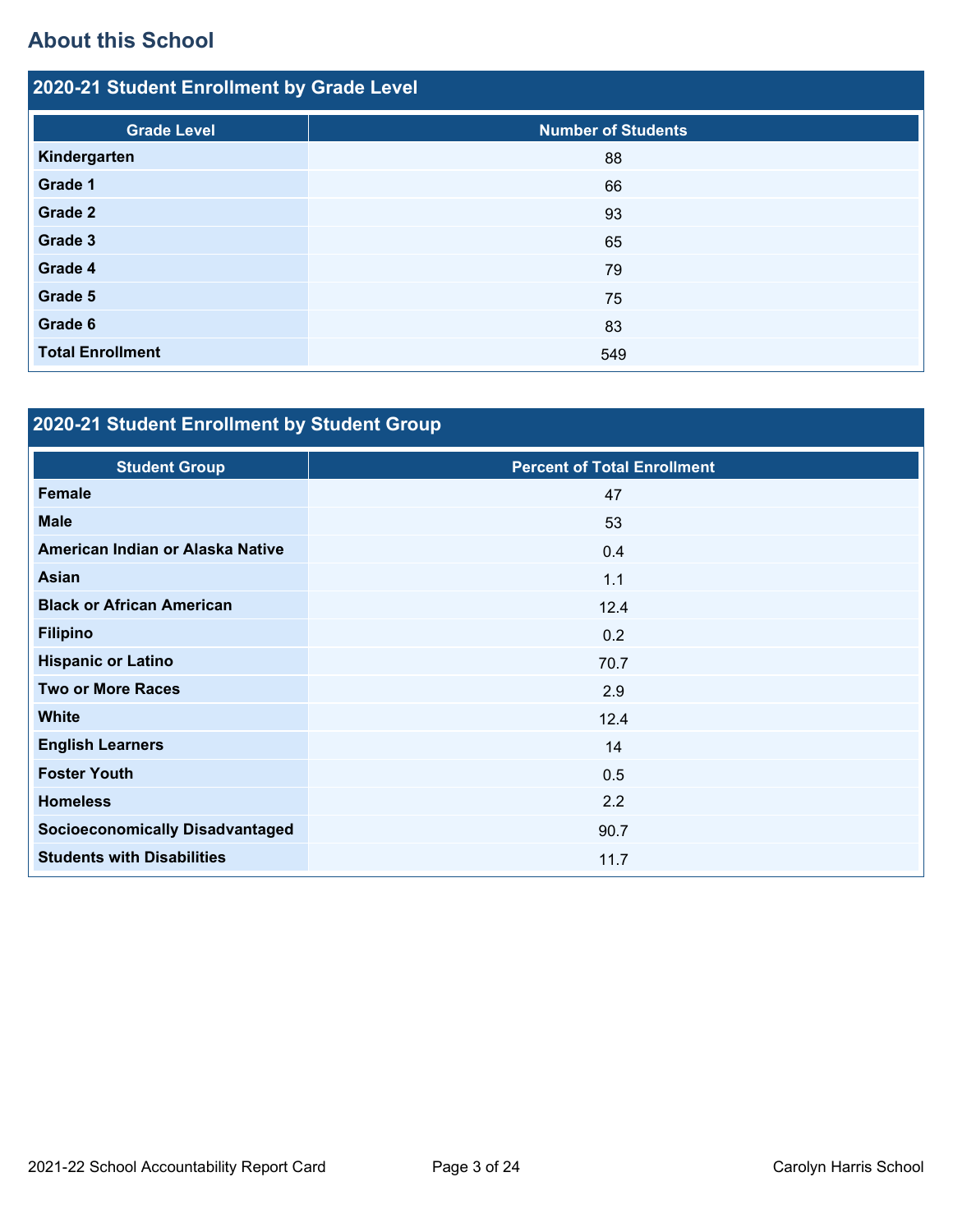## **A. Conditions of Learning State Priority: Basic**

The SARC provides the following information relevant to the State priority: Basic (Priority 1):

- Degree to which teachers are appropriately assigned and fully credentialed in the subject area and for the pupils they are teaching;
	- Pupils have access to standards-aligned instructional materials; and
- School facilities are maintained in good repair

Note: For more information refer to the Updated Teacher Equity Definitions web page at<https://www.cde.ca.gov/pd/ee/teacherequitydefinitions.asp>

## **2019-20 Teacher Preparation and Placement**

| <b>Authorization/Assignment</b>                                                                 | 2019-20 |
|-------------------------------------------------------------------------------------------------|---------|
| Fully (Preliminary or Clear) Credentialed for Subject and Student Placement (properly assigned) |         |
| Intern Credential Holders Properly Assigned                                                     |         |
| Teachers Without Credentials and Misassignments ("ineffective" under ESSA)                      |         |
| Credentialed Teachers Assigned Out-of-Field ("out-of-field" under ESSA)                         |         |
| <b>Unknown</b>                                                                                  |         |
| <b>Total Teaching Positions</b>                                                                 |         |
|                                                                                                 |         |

Note: The data in this table is based on Full Time Equivalent (FTE) status. One FTE equals one staff member working full time; one FTE could also represent two staff members who each work 50 percent of full time. Additionally, an assignment is defined as a position that an educator is assigned to based on setting, subject, and grade level. An authorization is defined as the services that an educator is authorized to provide to students.

## **2019-20 Teachers Without Credentials and Misassignments (considered "ineffective" under ESSA)**

| <b>Authorization/Assignment</b>                              | 2019-20 |
|--------------------------------------------------------------|---------|
| <b>Permits and Waivers</b>                                   |         |
| <b>Misassignments</b>                                        |         |
| <b>Vacant Positions</b>                                      |         |
| <b>Total Teachers Without Credentials and Misassignments</b> |         |

## **2019-20 Credentialed Teachers Assigned Out-of-Field (considered "out-of-field" under ESSA)**

| <b>Indicator</b>                                              | 2019-20 |
|---------------------------------------------------------------|---------|
| <b>Credentialed Teachers Authorized on a Permit or Waiver</b> |         |
| <b>Local Assignment Options</b>                               |         |
| <b>Total Out-of-Field Teachers</b>                            |         |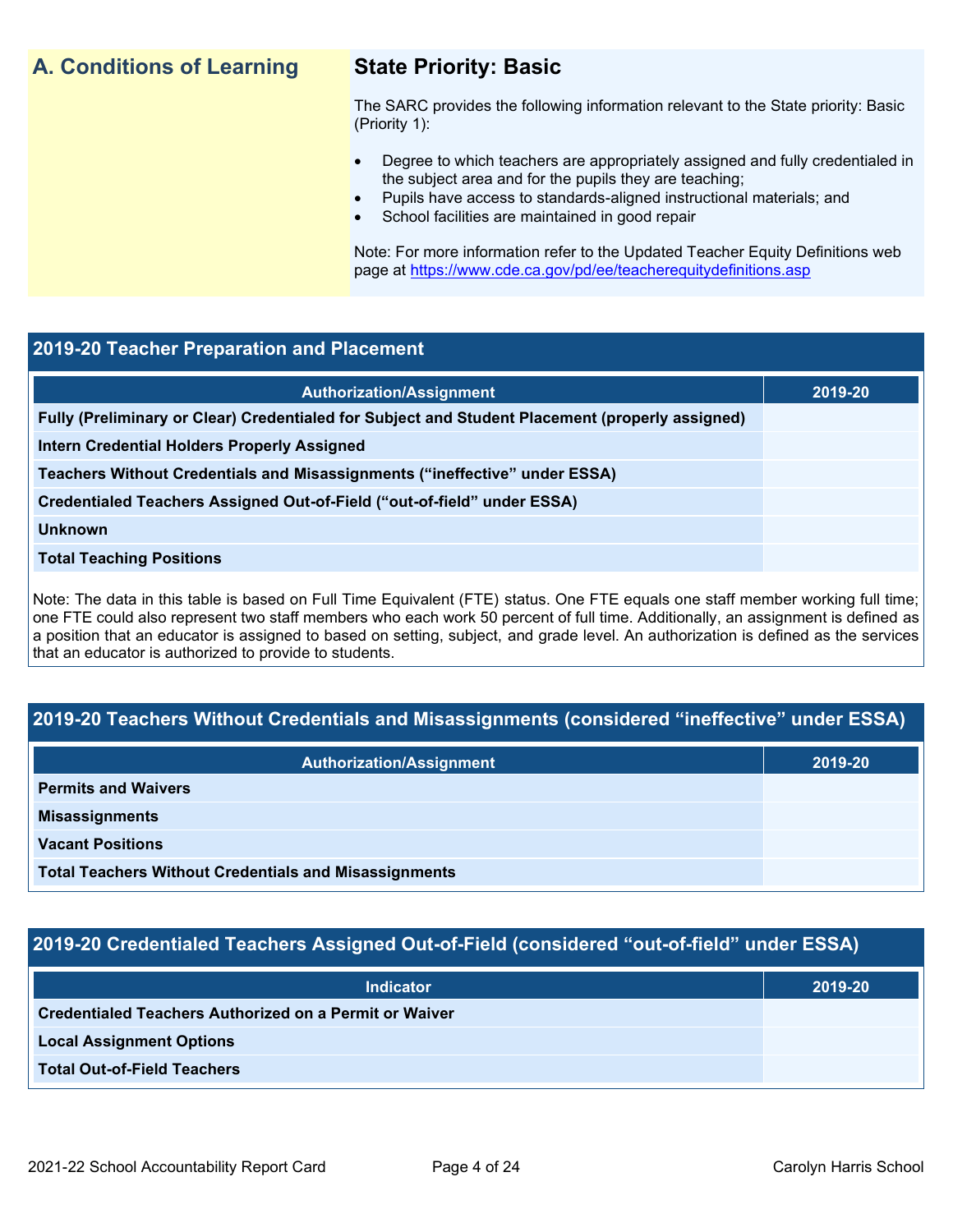## **2019-20 Class Assignments**

| <b>Indicator</b>                                                                                                                                    | 2019-20 |
|-----------------------------------------------------------------------------------------------------------------------------------------------------|---------|
| <b>Misassignments for English Learners</b><br>(a percentage of all the classes with English learners taught by teachers that are misassigned)       |         |
| No credential, permit or authorization to teach<br>(a percentage of all the classes taught by teachers with no record of an authorization to teach) |         |

## **2021-22 Quality, Currency, Availability of Textbooks and Other Instructional Materials**

Every student is provided with sufficient and standards-aligned textbooks or other instructional materials.

### **Year and month in which the data were collected** September, 2021

| <b>Subject</b>                | <b>Textbooks and Other Instructional Materials/year of</b><br><b>Adoption</b>                                                                                                                                                                                                                            | <b>From</b><br><b>Most</b><br><b>Recent</b><br><b>Adoption</b> | <b>Percent</b><br><b>Students</b><br><b>Lacking Own</b><br><b>Assigned</b><br>Copy |
|-------------------------------|----------------------------------------------------------------------------------------------------------------------------------------------------------------------------------------------------------------------------------------------------------------------------------------------------------|----------------------------------------------------------------|------------------------------------------------------------------------------------|
| <b>Reading/Language Arts</b>  | Grades TK-5: Benchmark Education Company, Benchmark<br>Advance California; Benchmark Adelante California, 2018<br>Grades 6-8: McGraw Hill, Study Sync, 2018<br>Grades TK-5: Benchmark Education Company, Benchmark<br>Advance (How English Works) (ELD), 2018<br>Grades 6-8: HMH, English 3D (ELD), 2017 | Yes                                                            | 0%                                                                                 |
| <b>Mathematics</b>            | Grades K-5: McGraw Hill, McGraw Hill My Math, 2013<br>Grades 6-8: McGraw Hill, McGraw Hill California Math,<br>Courses 1-3, 2013<br>Grade 7: McGraw Hill, Glencoe Math Accelerated, 2013<br>Grade 8: McGraw Hill, Glencoe Algebra 1, 2013                                                                | Yes                                                            | 0%                                                                                 |
| <b>Science</b>                | Grades K-5: Houghton Mifflin, Houghton Mifflin California<br>Science, 2007<br>Grades 6-8: Holt, Rinehart & Winston, Holt California<br>Science: Earth, Life and Physical Science, 2007                                                                                                                   | Yes                                                            | $0\%$                                                                              |
| <b>History-Social Science</b> | Grades K-5: Harcourt School Publishers, Reflections, 2007<br>Grade 6: Pearson Education, myWorld Ancient Civilizations,<br>2019<br>Grade 7: Pearson Education, myWorld Medieval And Modern<br><b>Times, 2019</b><br>Grade 8: Pearson Education, myWorld Growth and Conflict,<br>2019                     | Yes                                                            | 0%                                                                                 |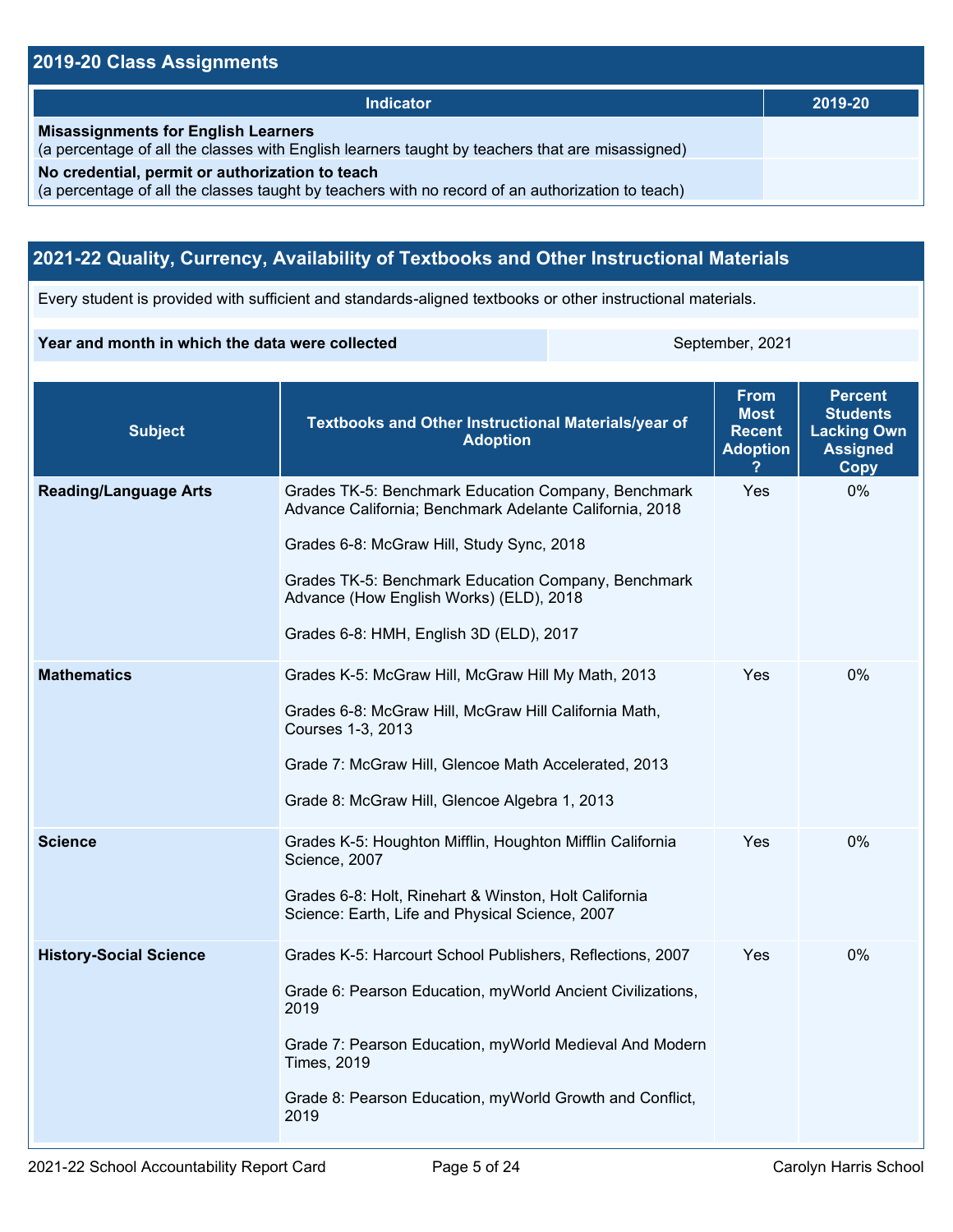| <b>Visual and Performing Arts</b> | Grades TK-6 (Elementary): The California Arts Project, BCSD<br>Course of Study TK-5 (Online), 2019 | Yes | 0% |
|-----------------------------------|----------------------------------------------------------------------------------------------------|-----|----|
|                                   | Grades 6-8 (Jr Hi/Middle School): Pearson Scott Foresman,<br>Pearson/Scott Foresman, Art, 2007     |     |    |
|                                   | Grades 6-8: Silver Burdett, Silver Burdett Making Music, 2007                                      |     |    |

## **School Facility Conditions and Planned Improvements**

Harris School was built in 1959 and modernized in 2000. It sits on 9.69 acres of which 5.76 acres is playground. This school has 29 classrooms, a multi-purpose facility, library, learning center, therapist offices, staff/nurse room and a psychologist/speech room. The campus also has a staff lounge.

District Funds were used to provide and install 1 new relocatable classroom for new Dual Immersion Program.

The custodial staff adheres to a weekly cleaning schedule that includes classrooms, restrooms, cafeteria and kitchen areas.

The District's Mobile Maintenance Team visits the school site at least twice a year. Maintenance emergencies are addressed immediately. District personnel maintain the grounds at least once every two weeks.

This site also is maintained to ensure a clean, safe, and functional facility as determined pursuant to a Facility Inspection Tool developed by the State of California Office of Public School Construction.

### **Year and month of the most recent FIT report 1998 1998 1998 9/18/2021**

**System Inspected Rate Good Rate Rate Fair Poor Repair Needed and Action Taken or Planned Systems:** Gas Leaks, Mechanical/HVAC, Sewer X **Interior:** Interior Surfaces X **Cleanliness:** Overall Cleanliness, Pest/Vermin Infestation X **Electrical** X **Restrooms/Fountains:** Restrooms, Sinks/ Fountains X **Safety:** Fire Safety, Hazardous Materials X **Structural:** Structural Damage, Roofs X **External:** Playground/School Grounds, Windows/ Doors/Gates/Fences X

| <b>Overall Facility Rate</b> |      |      |      |
|------------------------------|------|------|------|
| <b>Exemplary</b>             | Good | Fair | Poor |
|                              |      |      |      |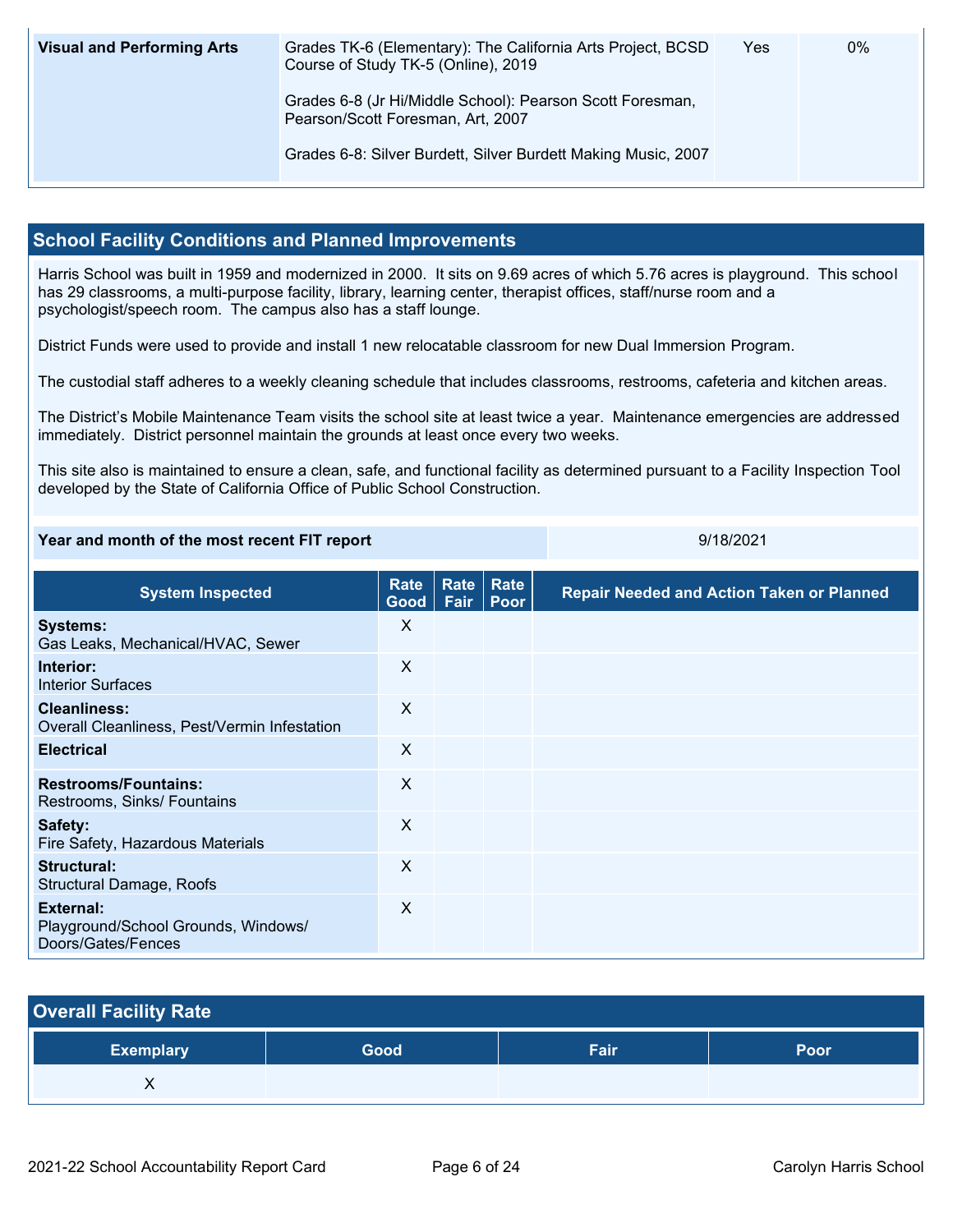## **B. Pupil Outcomes State Priority: Pupil Achievement**

The SARC provides the following information relevant to the State priority: Pupil Achievement (Priority 4):

#### **Statewide Assessments**

(i.e., California Assessment of Student Performance and Progress [CAASPP] System includes the Smarter Balanced Summative Assessments for students in the general education population and the California Alternate Assessments [CAAs] for English language arts/literacy [ELA] and mathematics given in grades three through eight and grade eleven. Only eligible students may participate in the administration of the CAAs. CAAs items are aligned with alternate achievement standards, which are linked with the Common Core State Standards [CCSS] for students with the most significant cognitive disabilities).

The CAASPP System encompasses the following assessments and student participation requirements:

- 1. **Smarter Balanced Summative Assessments and CAAs for ELA** in grades three through eight and grade eleven.
- 2. **Smarter Balanced Summative Assessments and CAAs for mathematics** in grades three through eight and grade eleven.
- 3. **California Science Test (CAST) and CAAs for Science** in grades five, eight, and once in high school (i.e., grade ten, eleven, or twelve).

#### **SARC Reporting in the 2020-2021 School Year Only**

Where the most viable option, LEAs were required to administer the statewide summative assessment in ELA and mathematics. Where a statewide summative assessment was not the most viable option for the LEA (or for one or more gradelevel[s] within the LEA) due to the pandemic, LEAs were allowed to report results from a different assessment that met the criteria established by the State Board of Education (SBE) on March 16, 2021. The assessments were required to be:

- Aligned with CA CCSS for ELA and mathematics;
- Available to students in grades 3 through 8, and grade 11; and
- Uniformly administered across a grade, grade span, school, or district to all eligible students.

#### **Options**

Note that the CAAs could only be administered in-person following health and safety requirements. If it was not viable for the LEA to administer the CAAs in person with health and safety guidelines in place, the LEA was directed to not administer the tests. There were no other assessment options available for the CAAs. Schools administered the Smarter Balanced Summative Assessments for ELA and mathematics, other assessments that meet the SBE criteria, or a combination of both, and they could only choose one of the following:

- Smarter Balanced ELA and mathematics summative assessments;
- Other assessments meeting the SBE criteria; or
- Combination of Smarter Balanced ELA and mathematics summative assessments and other assessments.

The percentage of students who have successfully completed courses that satisfy the requirements for entrance to the University of California and the California State University, or career technical education sequences or programs of study.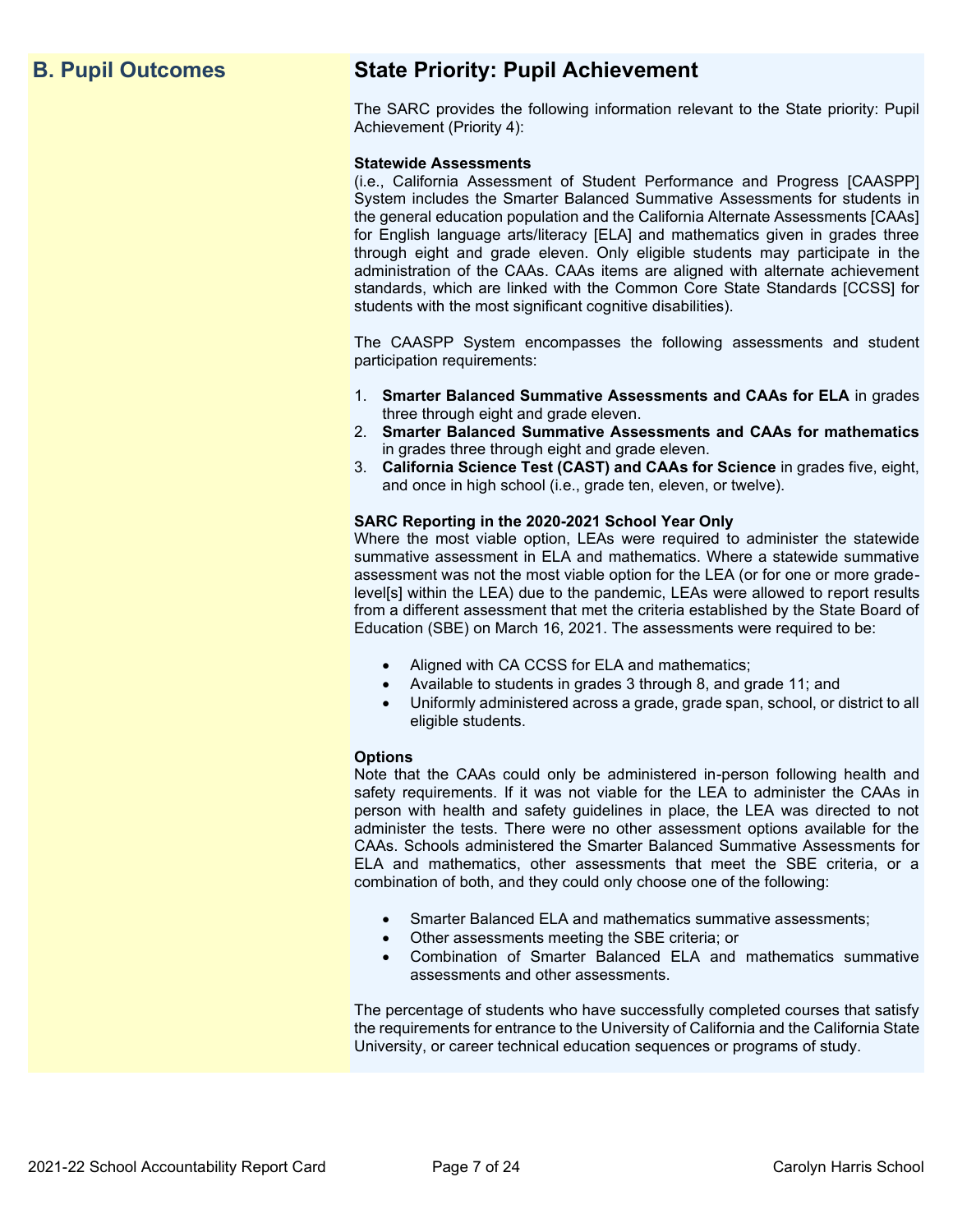## **Percentage of Students Meeting or Exceeding the State Standard on CAASPP**

This table displays CAASPP test results in ELA and mathematics for all students grades three through eight and grade eleven taking and completing a state-administered assessment.

The 2019-2020 data cells with N/A values indicate that the 2019-2020 data are not available due to the COVID-19 pandemic and resulting summative test suspension. The Executive Order N-30-20 was issued which waived the assessment, accountability, and reporting requirements for the 2019-2020 school year.

The 2020-2021 data cells have N/A values because these data are not comparable to other year data due to the COVID-19 pandemic during the 2020-2021 school year. Where the CAASPP assessments in ELA and/or mathematics is not the most viable option, the LEAs were allowed to administer local assessments. Therefore, the 2020-2021 data between school years for the school, district, state are not an accurate comparison. As such, it is inappropriate to compare results of the 2020-2021 school year to other school years.

| <b>Subject</b>                                                       | <b>School</b><br>2019-20 | <b>School</b><br>2020-21 | <b>District</b><br>2019-20 | <b>District</b><br>2020-21 | <b>State</b><br>2019-20 | <b>State</b><br>2020-21 |
|----------------------------------------------------------------------|--------------------------|--------------------------|----------------------------|----------------------------|-------------------------|-------------------------|
| <b>English Language Arts/Literacy</b><br>$\left($ grades 3-8 and 11) | N/A                      | N/A                      | N/A                        | N/A                        | N/A                     | N/A                     |
| <b>Mathematics</b><br>$($ grades 3-8 and 11 $)$                      | N/A                      | N/A                      | N/A                        | N/A                        | N/A                     | N/A                     |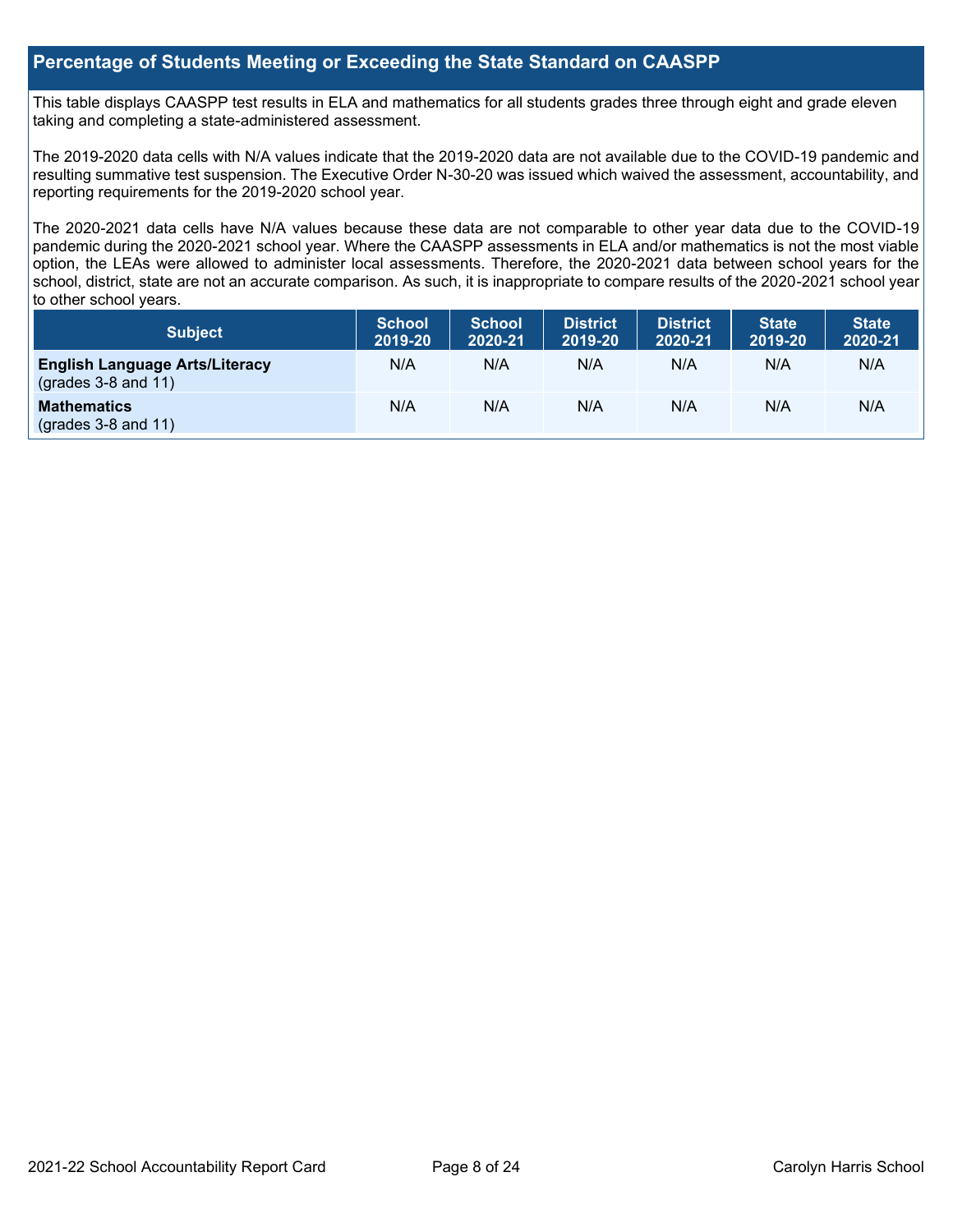## **2020-21 CAASPP Test Results in ELA by Student Group**

This table displays CAASPP test results in ELA by student group for students grades three through eight and grade eleven taking and completing a state-administered assessment. The CDE will populate this table for schools in cases where the school administered the CAASPP assessment. In cases where the school administered a local assessment instead of CAASPP, the CDE will populate this table with "NT" values, meaning this school did not test students using the CAASPP. See the local assessment(s) table for more information.

| <b>CAASPP</b><br><b>Student Groups</b>               | <b>CAASPP</b><br><b>Total</b><br><b>Enrollment</b> | <b>CAASPP</b><br><b>Number</b><br><b>Tested</b> | <b>CAASPP</b><br><b>Percent</b><br><b>Tested</b> | <b>CAASPP</b><br><b>Percent</b><br><b>Not Tested</b> | <b>CAASPP</b><br><b>Percent</b><br><b>Met or</b><br><b>Exceeded</b> |
|------------------------------------------------------|----------------------------------------------------|-------------------------------------------------|--------------------------------------------------|------------------------------------------------------|---------------------------------------------------------------------|
| <b>All Students</b>                                  | 300                                                | <b>NT</b>                                       | <b>NT</b>                                        | <b>NT</b>                                            | <b>NT</b>                                                           |
| <b>Female</b>                                        | 136                                                | <b>NT</b>                                       | <b>NT</b>                                        | <b>NT</b>                                            | <b>NT</b>                                                           |
| <b>Male</b>                                          | 164                                                | <b>NT</b>                                       | <b>NT</b>                                        | <b>NT</b>                                            | <b>NT</b>                                                           |
| American Indian or Alaska Native                     | $\overline{\phantom{a}}$                           | <b>NT</b>                                       | <b>NT</b>                                        | <b>NT</b>                                            | <b>NT</b>                                                           |
| <b>Asian</b>                                         | --                                                 | <b>NT</b>                                       | <b>NT</b>                                        | <b>NT</b>                                            | <b>NT</b>                                                           |
| <b>Black or African American</b>                     | 36                                                 | <b>NT</b>                                       | <b>NT</b>                                        | <b>NT</b>                                            | <b>NT</b>                                                           |
| <b>Filipino</b>                                      | $\mathbf 0$                                        | $\mathbf 0$                                     | $\mathbf 0$                                      | $\mathbf 0$                                          | $\mathbf 0$                                                         |
| <b>Hispanic or Latino</b>                            | 208                                                | <b>NT</b>                                       | <b>NT</b>                                        | <b>NT</b>                                            | <b>NT</b>                                                           |
| <b>Native Hawaiian or Pacific Islander</b>           | $\mathbf 0$                                        | $\mathbf 0$                                     | $\mathbf 0$                                      | $\mathbf 0$                                          | 0                                                                   |
| <b>Two or More Races</b>                             | 14                                                 | <b>NT</b>                                       | <b>NT</b>                                        | <b>NT</b>                                            | <b>NT</b>                                                           |
| <b>White</b>                                         | 35                                                 | <b>NT</b>                                       | <b>NT</b>                                        | <b>NT</b>                                            | <b>NT</b>                                                           |
| <b>English Learners</b>                              | 49                                                 | <b>NT</b>                                       | <b>NT</b>                                        | <b>NT</b>                                            | <b>NT</b>                                                           |
| <b>Foster Youth</b>                                  | $\Omega$                                           | $\mathbf 0$                                     | $\mathbf{0}$                                     | $\mathbf 0$                                          | $\mathbf 0$                                                         |
| <b>Homeless</b>                                      | 34                                                 | <b>NT</b>                                       | <b>NT</b>                                        | <b>NT</b>                                            | <b>NT</b>                                                           |
| <b>Military</b>                                      | $\mathbf 0$                                        | $\pmb{0}$                                       | 0                                                | $\mathbf 0$                                          | 0                                                                   |
| <b>Socioeconomically Disadvantaged</b>               | 274                                                | <b>NT</b>                                       | <b>NT</b>                                        | <b>NT</b>                                            | <b>NT</b>                                                           |
| <b>Students Receiving Migrant Education Services</b> | $-$                                                | <b>NT</b>                                       | <b>NT</b>                                        | <b>NT</b>                                            | NT                                                                  |
| <b>Students with Disabilities</b>                    | 44                                                 | <b>NT</b>                                       | <b>NT</b>                                        | <b>NT</b>                                            | <b>NT</b>                                                           |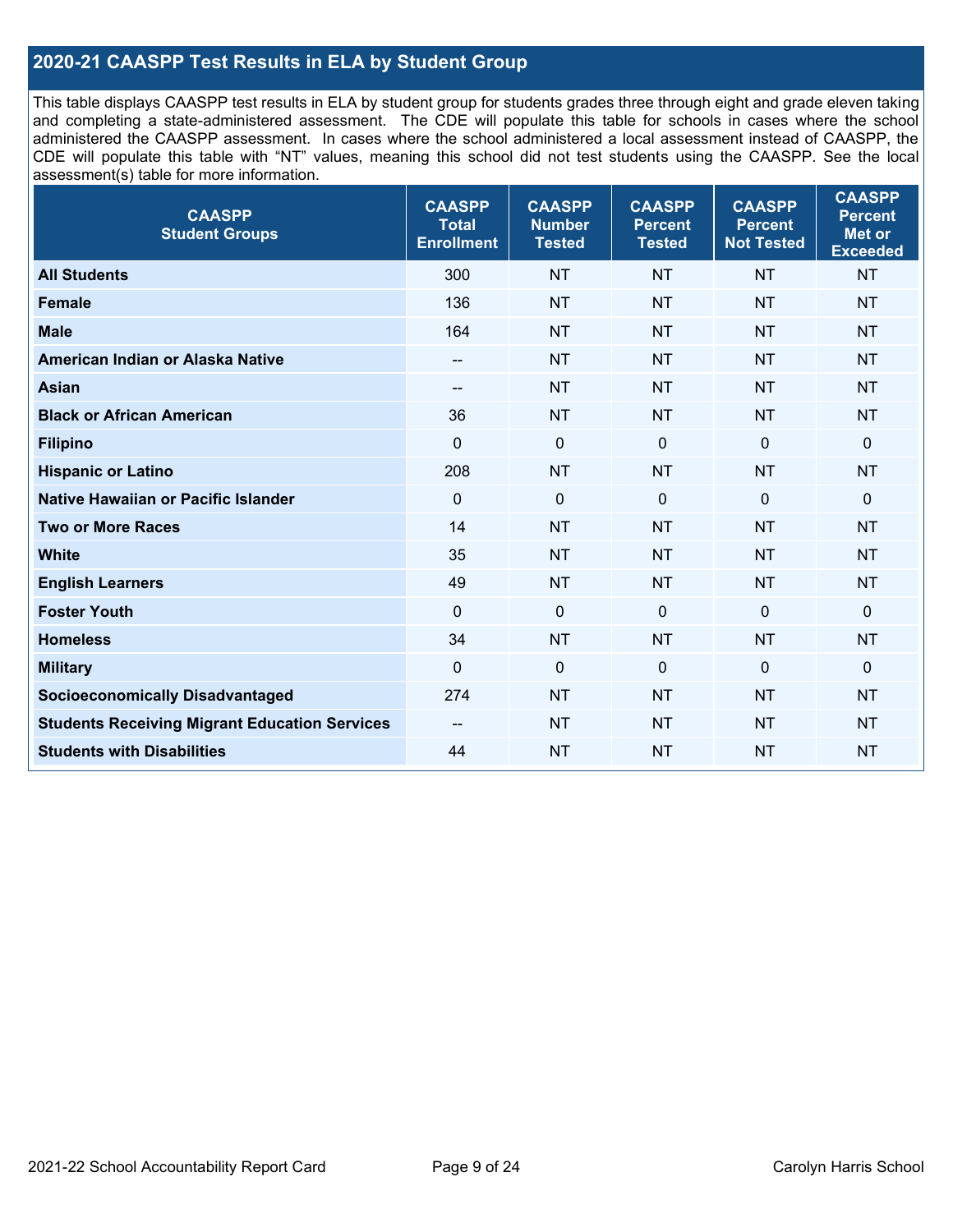## **2020-21 CAASPP Test Results in Math by Student Group**

This table displays CAASPP test results in Math by student group for students grades three through eight and grade eleven taking and completing a state-administered assessment. The CDE will populate this table for schools in cases where the school administered the CAASPP assessment. In cases where the school administered a local assessment instead of CAASPP, the CDE will populate this table with "NT" values, meaning this school did not test students using the CAASPP. See the local assessment(s) table for more information.

| <b>CAASPP</b><br><b>Student Groups</b>               | <b>CAASPP</b><br><b>Total</b><br><b>Enrollment</b> | <b>CAASPP</b><br><b>Number</b><br><b>Tested</b> | <b>CAASPP</b><br><b>Percent</b><br><b>Tested</b> | <b>CAASPP</b><br><b>Percent</b><br><b>Not Tested</b> | <b>CAASPP</b><br><b>Percent</b><br>Met or<br><b>Exceeded</b> |
|------------------------------------------------------|----------------------------------------------------|-------------------------------------------------|--------------------------------------------------|------------------------------------------------------|--------------------------------------------------------------|
| <b>All Students</b>                                  | 300                                                | <b>NT</b>                                       | <b>NT</b>                                        | <b>NT</b>                                            | <b>NT</b>                                                    |
| <b>Female</b>                                        | 136                                                | <b>NT</b>                                       | <b>NT</b>                                        | <b>NT</b>                                            | <b>NT</b>                                                    |
| <b>Male</b>                                          | 164                                                | <b>NT</b>                                       | <b>NT</b>                                        | <b>NT</b>                                            | <b>NT</b>                                                    |
| American Indian or Alaska Native                     | $\overline{\phantom{a}}$                           | <b>NT</b>                                       | <b>NT</b>                                        | <b>NT</b>                                            | <b>NT</b>                                                    |
| <b>Asian</b>                                         | $-$                                                | <b>NT</b>                                       | <b>NT</b>                                        | <b>NT</b>                                            | <b>NT</b>                                                    |
| <b>Black or African American</b>                     | 36                                                 | <b>NT</b>                                       | <b>NT</b>                                        | <b>NT</b>                                            | <b>NT</b>                                                    |
| <b>Filipino</b>                                      | $\mathbf 0$                                        | $\mathbf 0$                                     | $\Omega$                                         | $\mathbf 0$                                          | $\mathbf 0$                                                  |
| <b>Hispanic or Latino</b>                            | 208                                                | <b>NT</b>                                       | <b>NT</b>                                        | <b>NT</b>                                            | <b>NT</b>                                                    |
| Native Hawaiian or Pacific Islander                  | $\mathbf 0$                                        | $\mathbf 0$                                     | $\mathbf{0}$                                     | $\overline{0}$                                       | $\mathbf 0$                                                  |
| <b>Two or More Races</b>                             | 14                                                 | <b>NT</b>                                       | <b>NT</b>                                        | <b>NT</b>                                            | <b>NT</b>                                                    |
| <b>White</b>                                         | 35                                                 | <b>NT</b>                                       | <b>NT</b>                                        | <b>NT</b>                                            | <b>NT</b>                                                    |
| <b>English Learners</b>                              | 49                                                 | <b>NT</b>                                       | <b>NT</b>                                        | <b>NT</b>                                            | <b>NT</b>                                                    |
| <b>Foster Youth</b>                                  | $\Omega$                                           | $\mathbf 0$                                     | $\mathbf{0}$                                     | $\mathbf 0$                                          | $\mathbf 0$                                                  |
| <b>Homeless</b>                                      | 34                                                 | <b>NT</b>                                       | <b>NT</b>                                        | <b>NT</b>                                            | <b>NT</b>                                                    |
| <b>Military</b>                                      | $\mathbf 0$                                        | $\pmb{0}$                                       | 0                                                | $\mathbf 0$                                          | 0                                                            |
| <b>Socioeconomically Disadvantaged</b>               | 274                                                | <b>NT</b>                                       | <b>NT</b>                                        | <b>NT</b>                                            | <b>NT</b>                                                    |
| <b>Students Receiving Migrant Education Services</b> | $-$                                                | <b>NT</b>                                       | <b>NT</b>                                        | <b>NT</b>                                            | NT                                                           |
| <b>Students with Disabilities</b>                    | 44                                                 | <b>NT</b>                                       | <b>NT</b>                                        | <b>NT</b>                                            | <b>NT</b>                                                    |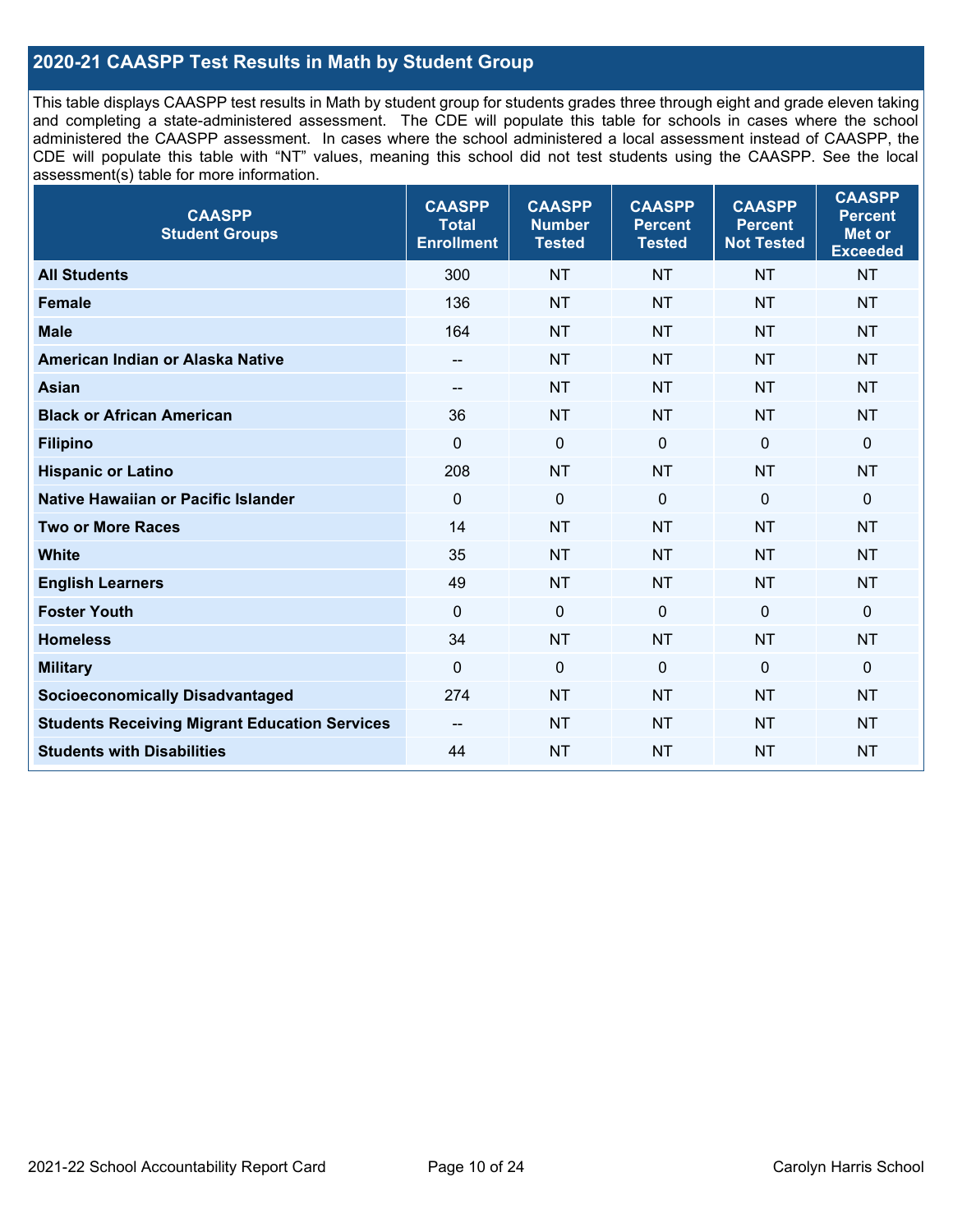## **2020-21 Local Assessment Test Results in ELA by Student Group**

This table displays Local Assessment test results in ELA by student group for students grades three through eight and grade eleven. LEAs/schools will populate this table for schools in cases where the school administered a local assessment. In cases where the school administered the CAASPP assessment, LEAs/schools will populate this table with "N/A" values in all cells, meaning this table is Not Applicable for this school.

| <b>STAR</b><br><b>Student Groups</b>                                                                                            | <b>STAR</b><br><b>Total</b><br><b>Enrollment</b> | <b>STAR</b><br><b>Number</b><br><b>Tested</b> | <b>STAR</b><br><b>Percent</b><br><b>Tested</b> | <b>STAR</b><br><b>Percent</b><br><b>Not Tested</b> | <b>STAR</b><br><b>Percent</b><br><b>At or Above</b><br><b>Grade Level</b> |
|---------------------------------------------------------------------------------------------------------------------------------|--------------------------------------------------|-----------------------------------------------|------------------------------------------------|----------------------------------------------------|---------------------------------------------------------------------------|
| <b>All Students</b>                                                                                                             | 297                                              | 292                                           | 98.30%                                         | 1.70%                                              | 24.70%                                                                    |
| <b>Female</b>                                                                                                                   | 135                                              | 133                                           | 98.50%                                         | 1.50%                                              | 27.10%                                                                    |
| <b>Male</b>                                                                                                                     | 162                                              | 159                                           | 98.10%                                         | 1.90%                                              | 22.60%                                                                    |
| American Indian or Alaska Native                                                                                                | $\qquad \qquad -$                                | --                                            | --                                             |                                                    | --                                                                        |
| <b>Asian</b>                                                                                                                    | --                                               | --                                            |                                                | --                                                 |                                                                           |
| <b>Black or African American</b>                                                                                                | 34                                               | 34                                            | 100.00%                                        | 0.00%                                              | 20.60%                                                                    |
| <b>Filipino</b>                                                                                                                 | --                                               | --                                            | --                                             | --                                                 | $\overline{\phantom{a}}$                                                  |
| <b>Hispanic or Latino</b>                                                                                                       | 207                                              | 203                                           | 98.10%                                         | 1.90%                                              | 26.10%                                                                    |
| Native Hawaiian or Pacific Islander                                                                                             | --                                               | --                                            |                                                |                                                    |                                                                           |
| <b>Two or More Races</b>                                                                                                        | 14                                               | 14                                            | 100.00%                                        | 0.00%                                              | 21.40%                                                                    |
| <b>White</b>                                                                                                                    | 35                                               | 34                                            | 97.10%                                         | 2.90%                                              | 20.60%                                                                    |
| <b>English Learners</b>                                                                                                         | 49                                               | 43                                            | 87.80%                                         | 12.20%                                             | 4.70%                                                                     |
| <b>Foster Youth</b>                                                                                                             | $\overline{a}$                                   | $\qquad \qquad -$                             |                                                |                                                    | $\sim$                                                                    |
| <b>Homeless</b>                                                                                                                 |                                                  | --                                            |                                                |                                                    |                                                                           |
| <b>Military</b>                                                                                                                 | $\qquad \qquad -$                                | --                                            | --                                             | --                                                 | $\overline{\phantom{a}}$                                                  |
| <b>Socioeconomically Disadvantaged</b>                                                                                          | 269                                              | 267                                           | 99.30%                                         | 0.70%                                              | 21.60%                                                                    |
| <b>Students Receiving Migrant Education Services</b>                                                                            | $\overline{\phantom{a}}$                         | $\qquad \qquad -$                             | --                                             | --                                                 |                                                                           |
| <b>Students with Disabilities</b><br>*At or above the grade-level standard in the context of the local assessment administered. | 43                                               | 34                                            | 79.10%                                         | 20.90%                                             | 8.80%                                                                     |

## **2020-21 Local Assessment Test Results in Math by Student Group**

This table displays Local Assessment test results in Math by student group for students grades three through eight and grade eleven. LEAs/schools will populate this table for schools in cases where the school administered a local assessment. In cases where the school administered the CAASPP assessment, LEAs/schools will populate this table with "N/A" values in all cells, meaning this table is Not Applicable for this school.

| <b>STAR</b><br><b>Student Groups</b> | <b>STAR</b><br><b>Total</b><br><b>Enrollment</b> | <b>STAR</b><br><b>Number</b><br><b>Tested</b> | <b>STAR</b><br><b>Percent</b><br><b>Tested</b> | <b>STAR</b><br><b>Percent</b><br><b>Not Tested</b> | <b>STAR</b><br><b>Percent</b><br><b>At or Above</b><br><b>Grade Level</b> |
|--------------------------------------|--------------------------------------------------|-----------------------------------------------|------------------------------------------------|----------------------------------------------------|---------------------------------------------------------------------------|
| <b>All Students</b>                  | 297                                              | 293                                           | 98.70%                                         | 1.30%                                              | 11.60%                                                                    |
| <b>Female</b>                        | 135                                              | 131                                           | 97.00%                                         | 3.00%                                              | 11.50%                                                                    |
| <b>Male</b>                          | 162                                              | 162                                           | 100.00%                                        | $0.00\%$                                           | 11.70%                                                                    |
| American Indian or Alaska Native     | --                                               | $- -$                                         | $- -$                                          | $\sim$ $\sim$                                      | $\overline{\phantom{m}}$                                                  |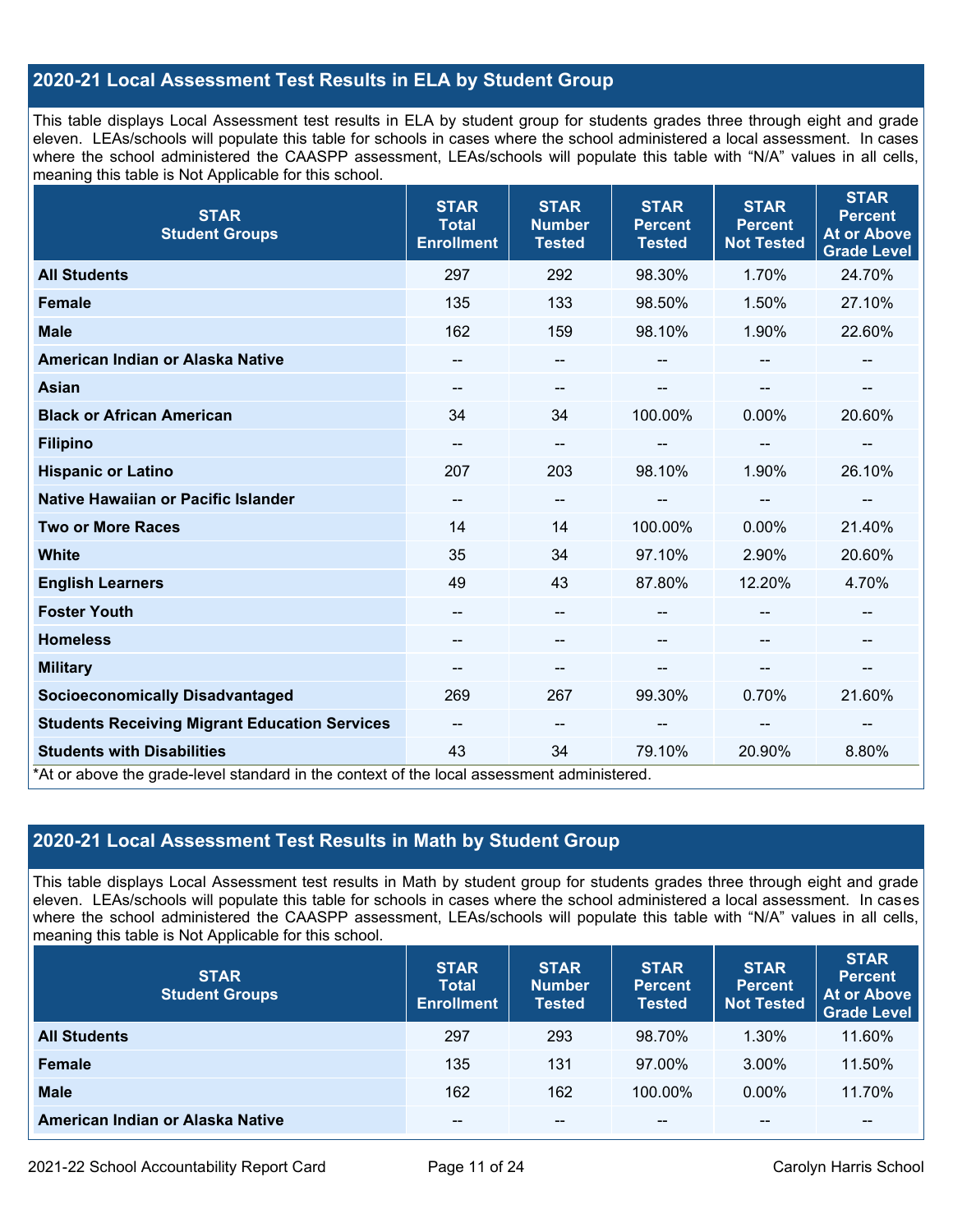| <b>Asian</b>                                                                               | --                       | $- -$ |         | --                       | --       |
|--------------------------------------------------------------------------------------------|--------------------------|-------|---------|--------------------------|----------|
| <b>Black or African American</b>                                                           | 34                       | 33    | 97.10%  | 2.90%                    | 6.10%    |
| <b>Filipino</b>                                                                            | --                       | $- -$ |         | --                       | --       |
| <b>Hispanic or Latino</b>                                                                  | 207                      | 204   | 98.60%  | 1.40%                    | 12.30%   |
| Native Hawaiian or Pacific Islander                                                        | $\overline{\phantom{m}}$ | $- -$ | $- -$   | $\overline{\phantom{m}}$ | --       |
| <b>Two or More Races</b>                                                                   | 14                       | 14    | 100.00% | $0.00\%$                 | 14.30%   |
| <b>White</b>                                                                               | 35                       | 35    | 100.00% | $0.00\%$                 | 8.60%    |
| <b>English Learners</b>                                                                    | 49                       | 44    | 89.80%  | 10.20%                   | $0.00\%$ |
| <b>Foster Youth</b>                                                                        | --                       | --    |         | --                       | --       |
| <b>Homeless</b>                                                                            | --                       | --    |         | --                       | --       |
| <b>Military</b>                                                                            | --                       | --    | --      | --                       | --       |
| <b>Socioeconomically Disadvantaged</b>                                                     | 267                      | 261   | 97.80%  | 2.20%                    | 10.10%   |
| <b>Students Receiving Migrant Education Services</b>                                       | --                       | $-$   | --      | --                       | --       |
| <b>Students with Disabilities</b>                                                          | 43                       | 36    | 83.70%  | 16.30%                   | 5.60%    |
| *At or above the grade-level standard in the context of the local assessment administered. |                          |       |         |                          |          |

## **CAASPP Test Results in Science for All Students**

This table displays the percentage of all students grades five, eight, and High School meeting or exceeding the State Standard.

The 2019-2020 data cells with N/A values indicate that the 2019-2020 data are not available due to the COVID-19 pandemic and resulting summative testing suspension. The Executive Order N-30-20 was issued which waived the assessment, accountability, and reporting requirements for the 2019-2020 school year.

For any 2020-2021 data cells with N/T values indicate that this school did not test students using the CAASPP Science.

| <b>Subject</b>                                           | <b>School</b> | <b>School</b> | <b>District</b> | District | <b>State</b> | <b>State</b> |
|----------------------------------------------------------|---------------|---------------|-----------------|----------|--------------|--------------|
|                                                          | 2019-20       | 2020-21       | 2019-20         | 2020-21  | 2019-20      | 2020-21      |
| <b>Science</b><br>$\left($ (grades 5, 8 and high school) | N/A           | NT            | N/A             | NT       | N/A          | 28.72        |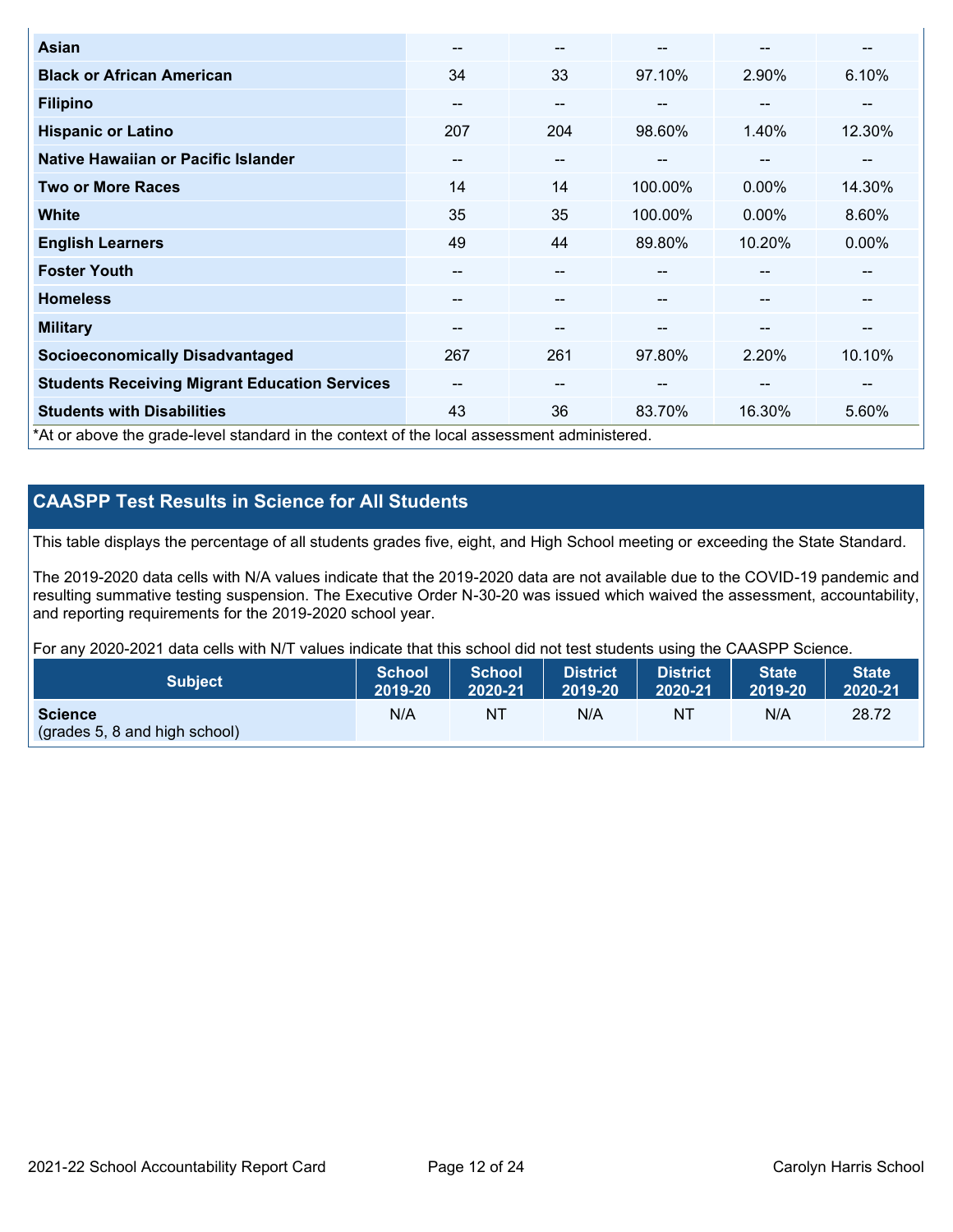## **2020-21 CAASPP Test Results in Science by Student Group**

This table displays CAASPP test results in Science by student group for students grades five, eight, and High School. For any data cells with N/T values indicate that this school did not test students using the CAASPP Science.

| <b>Student Group</b>                                 | <b>Total</b><br><b>Enrollment</b> | <b>Number</b><br><b>Tested</b> | <b>Percent</b><br><b>Tested</b> | <b>Percent</b><br><b>Not Tested</b> | <b>Percent</b><br><b>Met or</b><br><b>Exceeded</b> |
|------------------------------------------------------|-----------------------------------|--------------------------------|---------------------------------|-------------------------------------|----------------------------------------------------|
| <b>All Students</b>                                  | 72                                | <b>NT</b>                      | <b>NT</b>                       | <b>NT</b>                           | <b>NT</b>                                          |
| <b>Female</b>                                        | 36                                | <b>NT</b>                      | <b>NT</b>                       | <b>NT</b>                           | <b>NT</b>                                          |
| <b>Male</b>                                          | 36                                | <b>NT</b>                      | <b>NT</b>                       | <b>NT</b>                           | <b>NT</b>                                          |
| American Indian or Alaska Native                     | $\qquad \qquad -$                 | <b>NT</b>                      | <b>NT</b>                       | <b>NT</b>                           | <b>NT</b>                                          |
| <b>Asian</b>                                         | --                                | <b>NT</b>                      | <b>NT</b>                       | <b>NT</b>                           | <b>NT</b>                                          |
| <b>Black or African American</b>                     | --                                | <b>NT</b>                      | <b>NT</b>                       | <b>NT</b>                           | <b>NT</b>                                          |
| <b>Filipino</b>                                      | $\Omega$                          | $\pmb{0}$                      | $\mathbf 0$                     | 0                                   | 0                                                  |
| <b>Hispanic or Latino</b>                            | 49                                | <b>NT</b>                      | <b>NT</b>                       | <b>NT</b>                           | <b>NT</b>                                          |
| Native Hawaiian or Pacific Islander                  | $\mathbf 0$                       | $\mathbf 0$                    | $\mathbf 0$                     | $\overline{0}$                      | 0                                                  |
| <b>Two or More Races</b>                             | --                                | <b>NT</b>                      | <b>NT</b>                       | <b>NT</b>                           | <b>NT</b>                                          |
| <b>White</b>                                         | --                                | <b>NT</b>                      | <b>NT</b>                       | <b>NT</b>                           | <b>NT</b>                                          |
| <b>English Learners</b>                              | 13                                | <b>NT</b>                      | <b>NT</b>                       | <b>NT</b>                           | <b>NT</b>                                          |
| <b>Foster Youth</b>                                  | $\mathbf 0$                       | $\mathbf 0$                    | $\mathbf 0$                     | $\mathbf 0$                         | 0                                                  |
| <b>Homeless</b>                                      | --                                | <b>NT</b>                      | <b>NT</b>                       | <b>NT</b>                           | <b>NT</b>                                          |
| <b>Military</b>                                      | $\Omega$                          | $\pmb{0}$                      | 0                               | $\Omega$                            | 0                                                  |
| <b>Socioeconomically Disadvantaged</b>               | 65                                | <b>NT</b>                      | <b>NT</b>                       | <b>NT</b>                           | <b>NT</b>                                          |
| <b>Students Receiving Migrant Education Services</b> | $\mathbf 0$                       | $\mathbf 0$                    | $\mathbf 0$                     | $\overline{0}$                      | 0                                                  |
| <b>Students with Disabilities</b>                    | 14                                | <b>NT</b>                      | <b>NT</b>                       | <b>NT</b>                           | <b>NT</b>                                          |

## **B. Pupil Outcomes State Priority: Other Pupil Outcomes**

The SARC provides the following information relevant to the State priority: Other Pupil Outcomes (Priority 8): Pupil outcomes in the subject area of physical education.

## **2020-21 California Physical Fitness Test Results**

Due to the COVID-19 crisis, the Physical Fitness Test was suspended during the 2020-2021 school year and therefore no data are reported and each cell in this table is populated with "N/A."

| <b>Grade Level</b> | Four of Six Fitness Standards | <b>Five of Six Fitness Standards</b> | Percentage of Students Meeting   Percentage of Students Meeting   Percentage of Students Meeting<br><b>Six of Six Fitness Standards</b> |
|--------------------|-------------------------------|--------------------------------------|-----------------------------------------------------------------------------------------------------------------------------------------|
| Grade 5            | N/A                           | N/A                                  | N/A                                                                                                                                     |
| Grade 7            | N/A                           | N/A                                  | N/A                                                                                                                                     |
| Grade 9            | N/A                           | N/A                                  | N/A                                                                                                                                     |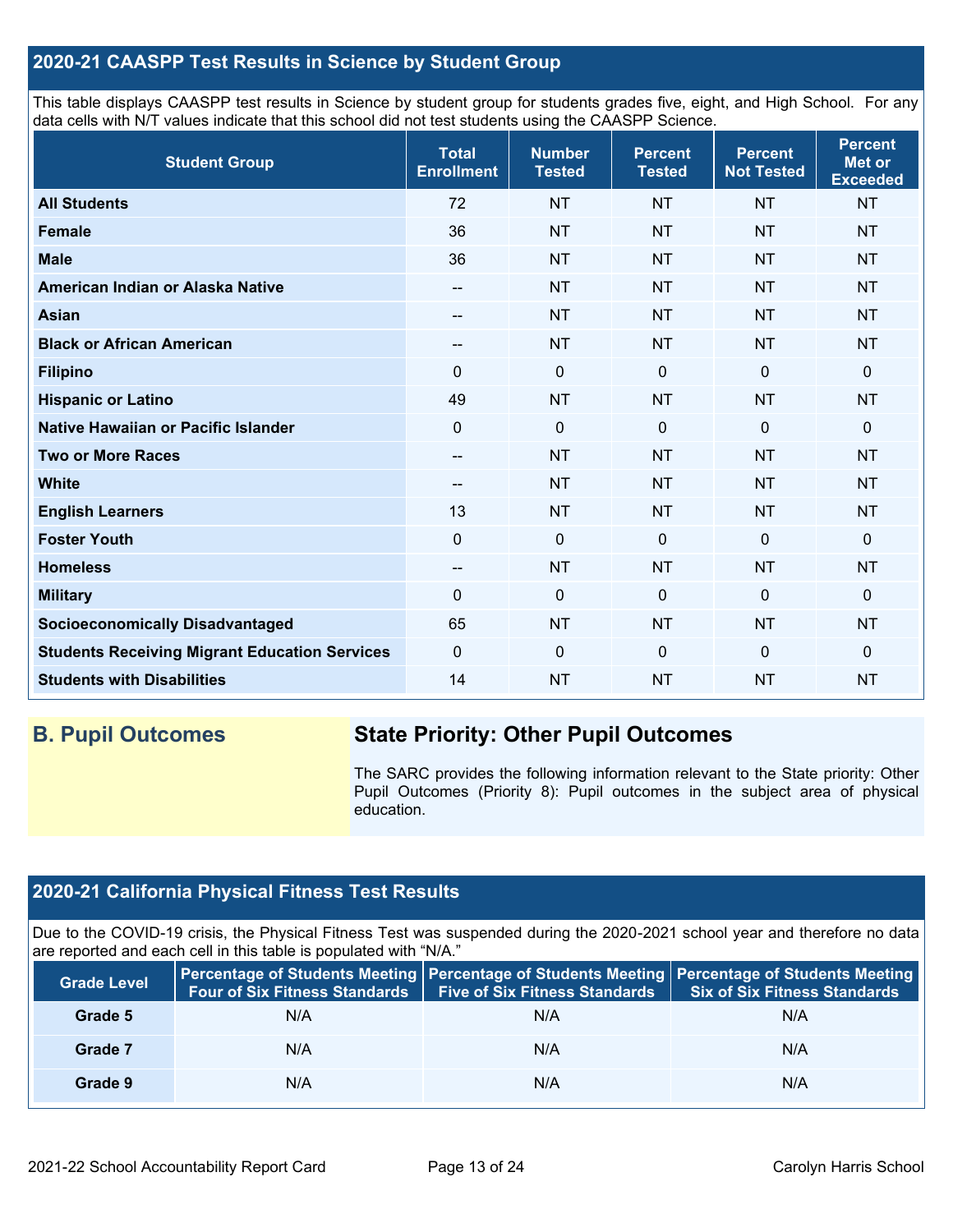## **C. Engagement State Priority: Parental Involvement**

The SARC provides the following information relevant to the State priority: Parental Involvement (Priority 3): Efforts the school district makes to seek parent input in making decisions regarding the school district and at each school site.

## **2021-22 Opportunities for Parental Involvement**

Staff, parents, and community members have many opportunities to work together throughout the year. Parent involvement represents an important strategy in promoting student achievement and attendance. Parent and Community involvement is needed to meet the diverse needs of our student population.

- Relationship Building Activities Monthly Parent Cafes, Weekly Parent Education Sessions, PALs Got Talent, and Purple Table Talk.
- Communication-- Teacher/Parent Report Card Conference, Phone Calls, Monthly Newsletters, Multi-Tiered System of Support meetings, Attendance meetings, 504 meetings, Title I and Title III Parent Informational Meeting, Spring Needs Assessment Survey, Classroom Newsletters, Class Dojo, marquee, Parent Square, School Messenger, Facebook, Twitter, Harris Website, and texts / emails.
- Volunteering-- Parent classroom helpers, chaperones for field trips, IMC volunteers, Carnival, Family Dances, Family Education Night Sessions, Movie Night, and Book Fair. (not implemented due to COVID school closure)
- Decision Making-- Parents are able to get involved in school and district decisions making by participating in School Site Council, District English Learner Advisory Committee, English Learner Advisory Committee, District Advisory Committee, Migrant Regional Advisory Committee, District African American Parent Advisory Council, Parent as Leaders, and African American Parent Advisory Committee . We also have an active Booster Club.
- Community Partnership- assist parents with Kern County Mental Health Services, Wellness Center, Homeless Shelter, Operation School Bell, Gleaners, Elks Luncheon, Toys for Tots, CHIPS (Christmas gifts for unfortunate), Love for Thanksgiving, and other community organizations to strengthen the supports offered to our students.
- Professional Development-- 8 Parent Ed. Sessions monthly, monthly Parent Cafes, and quarterly Family Education Nights.
- Parenting-- Loving Solution, CA Fresh, Dignity Health sessions, and Now We're Cooking (district sponsored) classes.
- Parent Involvement contact person is Mrs. Laura Prado (Family and Community Engagement Liaison) pradol@bcsd.com .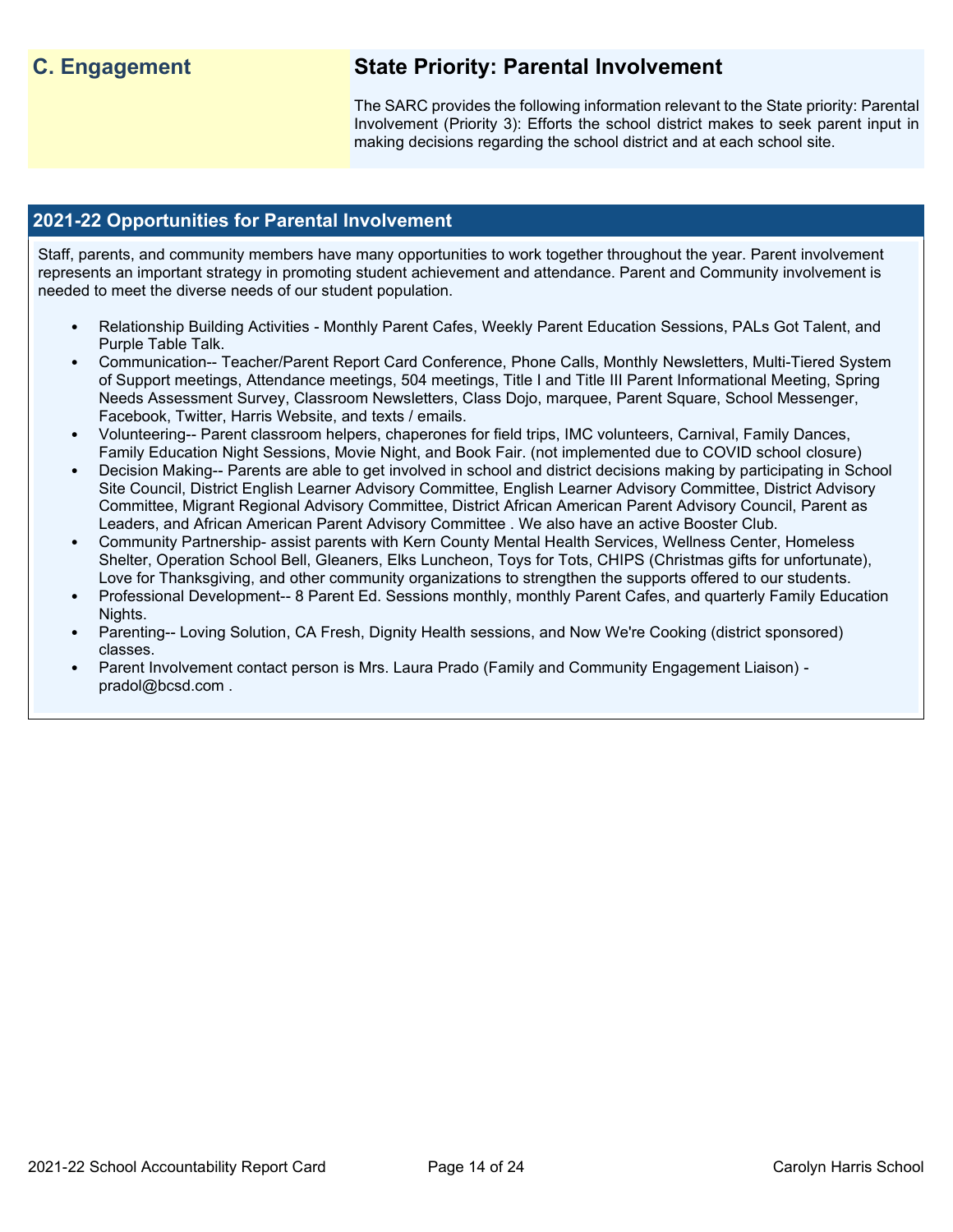## **2020-21 Chronic Absenteeism by Student Group**

| <b>Student Group</b>                                 | <b>Cumulative</b><br><b>Enrollment</b> | <b>Chronic</b><br><b>Absenteeism</b><br><b>Eligible Enrollment</b> | <b>Chronic</b><br><b>Absenteeism</b><br><b>Count</b> | <b>Chronic</b><br><b>Absenteeism</b><br><b>Rate</b> |
|------------------------------------------------------|----------------------------------------|--------------------------------------------------------------------|------------------------------------------------------|-----------------------------------------------------|
| <b>All Students</b>                                  | 594                                    | 586                                                                | 85                                                   | 14.5                                                |
| <b>Female</b>                                        | 280                                    | 273                                                                | 39                                                   | 14.3                                                |
| <b>Male</b>                                          | 314                                    | 313                                                                | 46                                                   | 14.7                                                |
| American Indian or Alaska Native                     | 2                                      | 2                                                                  | $\mathbf{0}$                                         | 0.0                                                 |
| <b>Asian</b>                                         | 8                                      | 6                                                                  | $\mathbf{0}$                                         | 0.0                                                 |
| <b>Black or African American</b>                     | 81                                     | 79                                                                 | 25                                                   | 31.6                                                |
| <b>Filipino</b>                                      | $\mathbf{1}$                           | $\mathbf{1}$                                                       | $\mathbf{0}$                                         | 0.0                                                 |
| <b>Hispanic or Latino</b>                            | 415                                    | 412                                                                | 47                                                   | 11.4                                                |
| Native Hawaiian or Pacific Islander                  | 0                                      | $\mathbf 0$                                                        | $\mathbf 0$                                          | 0.0                                                 |
| <b>Two or More Races</b>                             | 17                                     | 16                                                                 | 1                                                    | 6.3                                                 |
| <b>White</b>                                         | 70                                     | 70                                                                 | 12                                                   | 17.1                                                |
| <b>English Learners</b>                              | 94                                     | 92                                                                 | 5                                                    | 5.4                                                 |
| <b>Foster Youth</b>                                  | $\overline{4}$                         | $\overline{4}$                                                     | $\Omega$                                             | 0.0                                                 |
| <b>Homeless</b>                                      | 37                                     | 33                                                                 | 8                                                    | 24.2                                                |
| <b>Socioeconomically Disadvantaged</b>               | 541                                    | 534                                                                | 82                                                   | 15.4                                                |
| <b>Students Receiving Migrant Education Services</b> | 3                                      | 3                                                                  | $\Omega$                                             | 0.0                                                 |
| <b>Students with Disabilities</b>                    | 78                                     | 78                                                                 | 15                                                   | 19.2                                                |

# **C. Engagement State Priority: School Climate**

The SARC provides the following information relevant to the State priority: School Climate (Priority 6):

- Pupil suspension rates;
- Pupil expulsion rates; and
- Other local measures on the sense of safety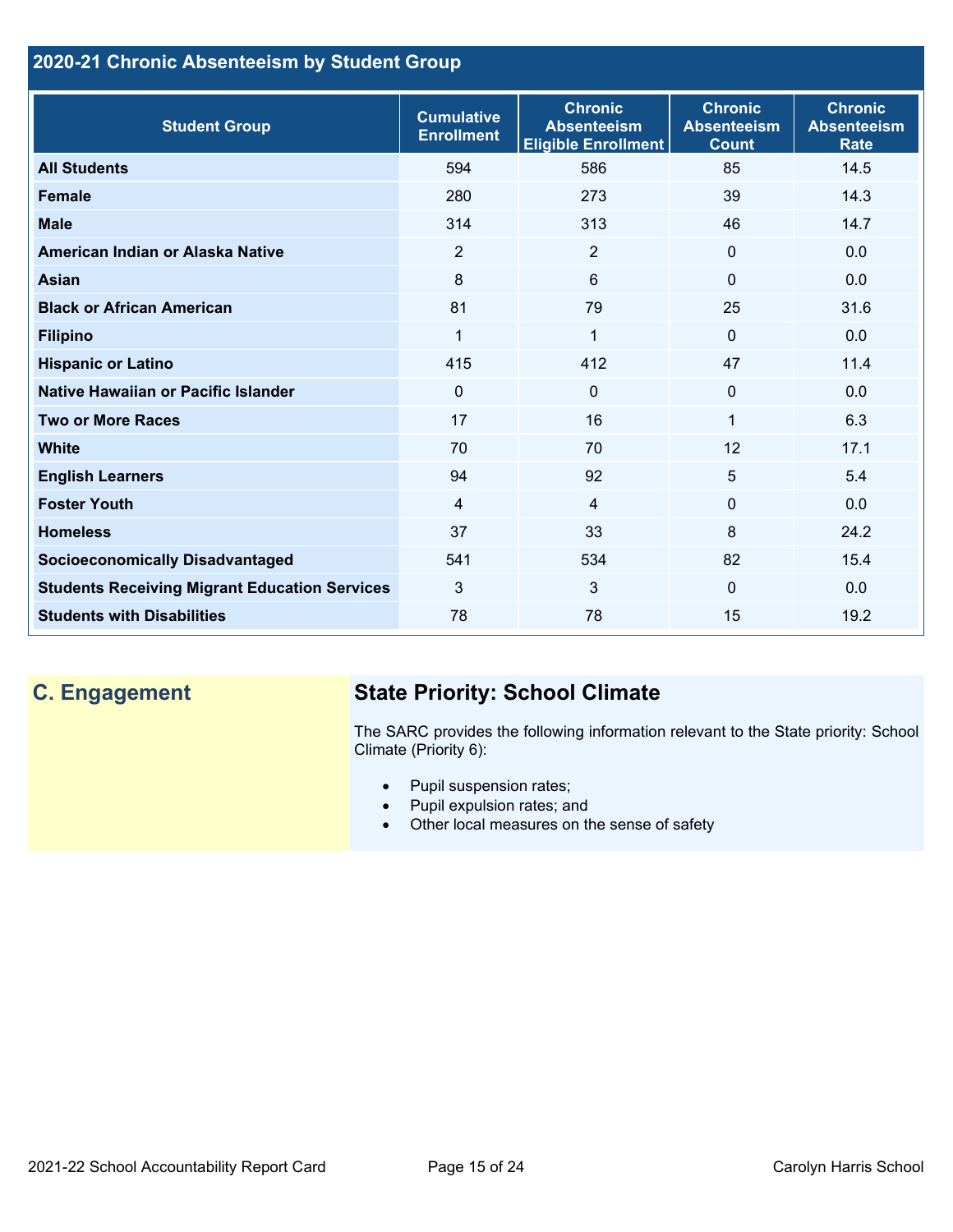## **Suspensions and Expulsions**

This table displays suspensions and expulsions data collected between July through June, each full school year respectively. Data collected during the 2020-21 school year may not be comparable to earlier years of this collection due to differences in learning mode instruction in response to the COVID-19 pandemic.

| <b>Subject</b>     | <b>School</b><br>2018-19 | <b>School</b><br>2020-21 | <b>District</b><br>2018-19 | <b>District</b><br>2020-21 | <b>State</b><br>2018-19 | <b>State</b><br>2020-21 |
|--------------------|--------------------------|--------------------------|----------------------------|----------------------------|-------------------------|-------------------------|
| <b>Suspensions</b> | 2.71                     | 0.00                     | 2.08                       | 0.03                       | 3.47                    | 0.20                    |
| <b>Expulsions</b>  | 0.00                     | 0.00                     | 0.06                       | 0.00                       | 0.08                    | 0.00                    |

This table displays suspensions and expulsions data collected between July through February, partial school year due to the COVID-19 pandemic. The 2019-2020 suspensions and expulsions rate data are not comparable to other year data because the 2019-2020 school year is a partial school year due to the COVID-19 crisis. As such, it would be inappropriate to make any comparisons in rates of suspensions and expulsions in the 2019-2020 school year compared to other school years.

| <b>Subject</b>     | <b>School</b><br>2019-20 | <b>District</b><br>2019-20 | <b>State</b><br>2019-20 |
|--------------------|--------------------------|----------------------------|-------------------------|
| <b>Suspensions</b> | 0.93                     | 1.43                       | 2.45                    |
| <b>Expulsions</b>  | 0.00                     | 0.01                       | 0.05                    |

## **2020-21 Suspensions and Expulsions by Student Group**

| <b>Student Group</b>                                 | <b>Suspensions Rate</b> | <b>Expulsions Rate</b> |
|------------------------------------------------------|-------------------------|------------------------|
| <b>All Students</b>                                  | 0.00                    | 0.00                   |
| <b>Female</b>                                        | 0.00                    | 0.00                   |
| <b>Male</b>                                          | 0.00                    | 0.00                   |
| American Indian or Alaska Native                     | 0.00                    | 0.00                   |
| Asian                                                | 0.00                    | 0.00                   |
| <b>Black or African American</b>                     | 0.00                    | 0.00                   |
| <b>Filipino</b>                                      | 0.00                    | 0.00                   |
| <b>Hispanic or Latino</b>                            | 0.00                    | 0.00                   |
| Native Hawaiian or Pacific Islander                  | 0.00                    | 0.00                   |
| <b>Two or More Races</b>                             | 0.00                    | 0.00                   |
| <b>White</b>                                         | 0.00                    | 0.00                   |
| <b>English Learners</b>                              | 0.00                    | 0.00                   |
| <b>Foster Youth</b>                                  | 0.00                    | 0.00                   |
| <b>Homeless</b>                                      | 0.00                    | 0.00                   |
| <b>Socioeconomically Disadvantaged</b>               | 0.00                    | 0.00                   |
| <b>Students Receiving Migrant Education Services</b> | 0.00                    | 0.00                   |
| <b>Students with Disabilities</b>                    | 0.00                    | 0.00                   |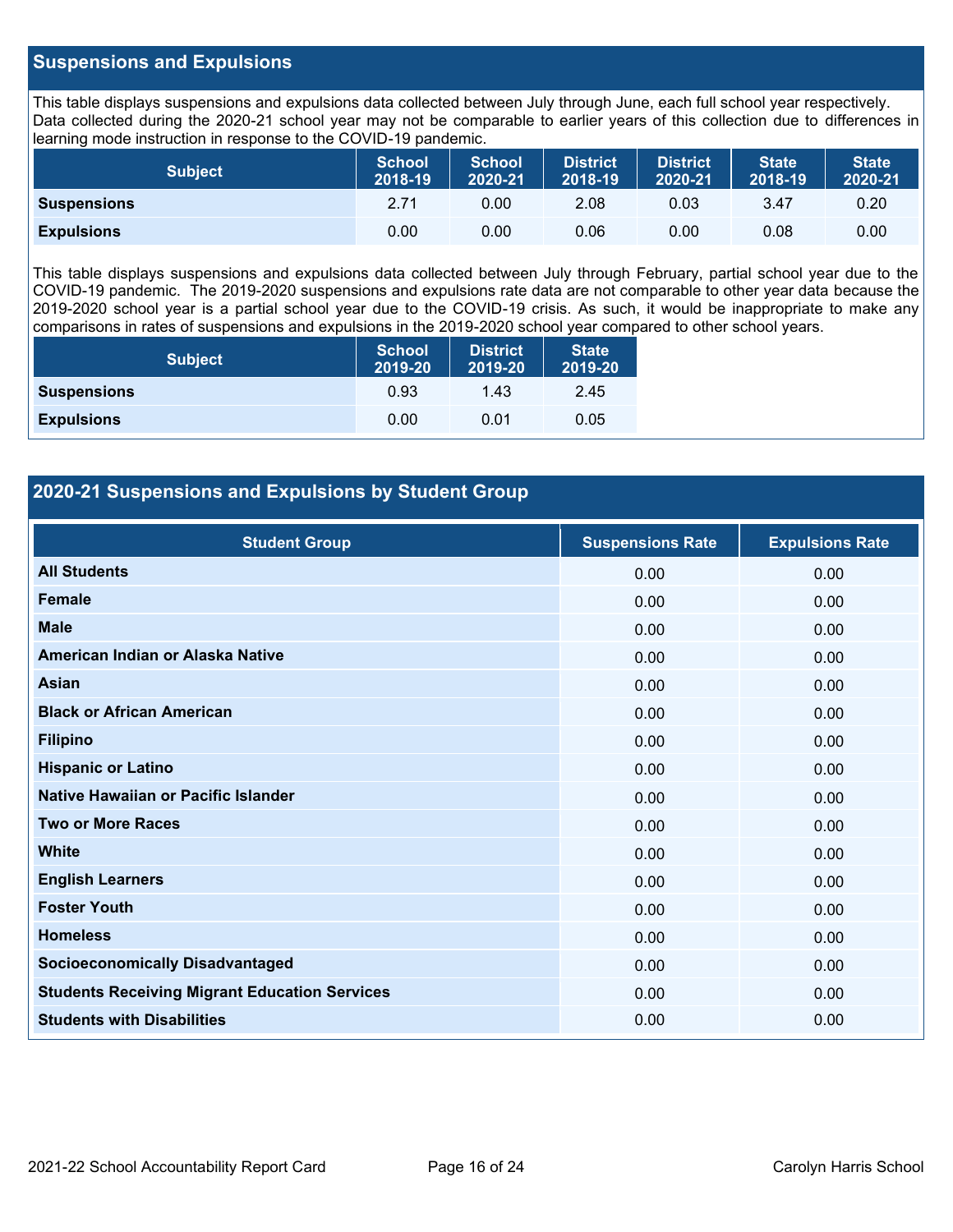## **2021-22 School Safety Plan**

Harris established its Comprehensive School Safety Plan in 1998. A law enforcement officer specializing in safety provided direction in the establishment of the School Safety Plan. Harris's School Safety Plan is current and is updated annually. Key elements of Harris's School Safety Plan include the following: (a) child abuse reporting procedures; (b) emergency disaster procedures; (c) suspensions and expulsion procedures; (d) teacher notification of pupils with a specific discipline history; (e) the district's sexual harassment policy; (f) the student dress code; (g) safe entrance and exit procedures; (h) school crime data reporting procedure; (i) the civil defense and disaster plan; and (j) discipline rules and procedures. Our overall goal is to maintain a safe and orderly school environment conducive to learning. The plan was reviewed by staff on 2/11/2021 during Staff Meeting and SSC approval on 2/9/2021.

## **D. Other SARC Information Information Required in the SARC**

The information in this section is required to be in the SARC but is not included in the state priorities for LCFF.

### **2018-19 Elementary Average Class Size and Class Size Distribution**

This table displays the 2018-19 average class size and class size distribution. The columns titled "Number of Classes" indicates how many classes fall into each size category (a range of total students per class). The "Other" category is for multigrade level classes.

| <b>Grade Level</b> | Average<br><b>Class Size</b> | 1-20 Students | Number of Classes with   Number of Classes with   Number of Classes with<br>21-32 Students | 33+ Students |
|--------------------|------------------------------|---------------|--------------------------------------------------------------------------------------------|--------------|
| K                  | 18                           | 3             |                                                                                            |              |
|                    | 23                           |               | 3                                                                                          |              |
|                    | 18                           | 2             | 2                                                                                          |              |
|                    | 16                           | 3             |                                                                                            |              |
|                    | 25                           |               | 3                                                                                          |              |
|                    | 20                           | 2             |                                                                                            |              |
| 6                  | 17                           | າ             | ◠                                                                                          |              |
| <b>Other</b>       | 8                            | ົ             |                                                                                            |              |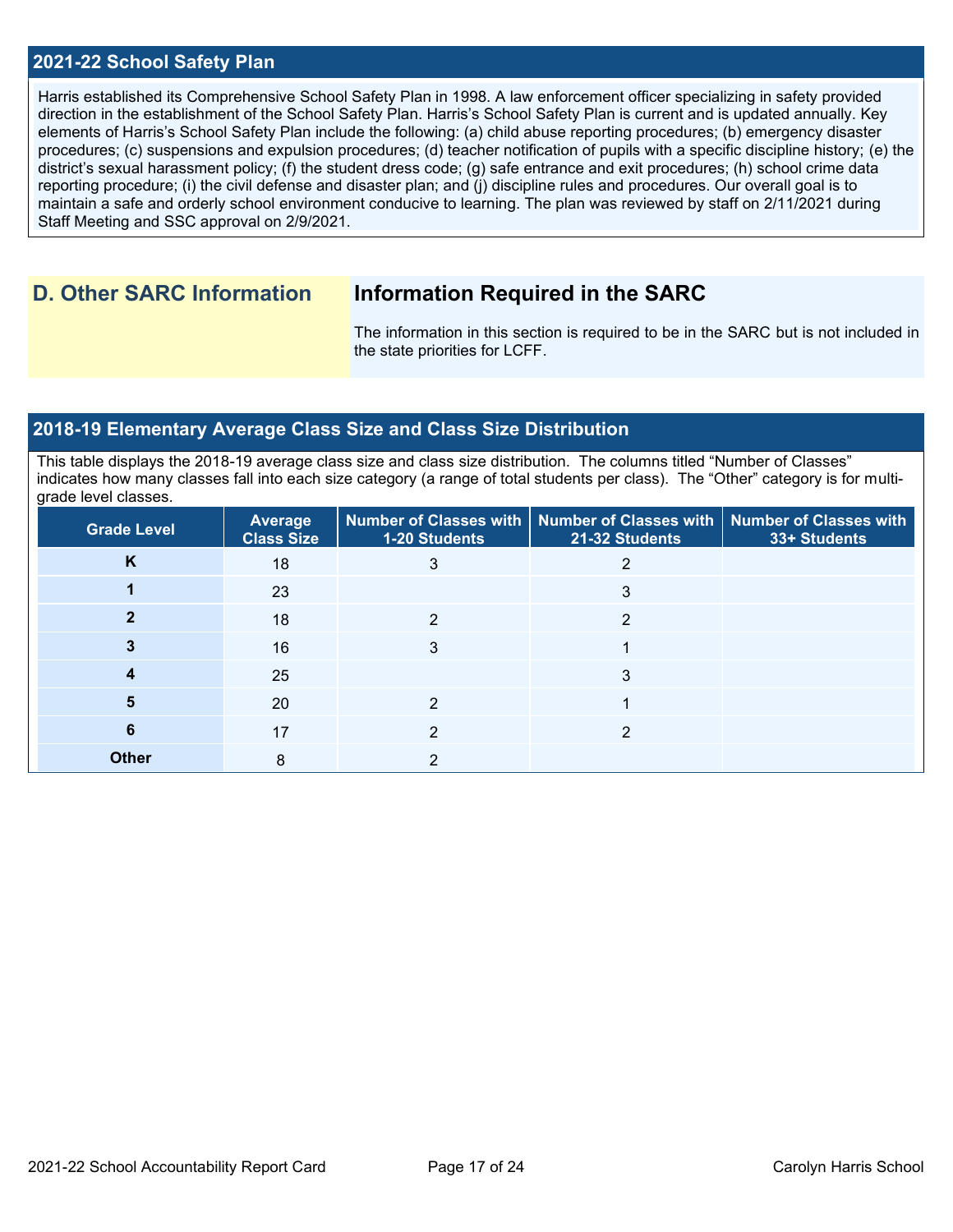## **2019-20 Elementary Average Class Size and Class Size Distribution**

This table displays the 2019-20 average class size and class size distribution. The columns titled "Number of Classes" indicates how many classes fall into each size category (a range of total students per class). The "Other" category is for multi-grade level classes.

| <b>Grade Level</b> | Average<br><b>Class Size</b> | 1-20 Students | Number of Classes with   Number of Classes with<br>21-32 Students | <b>Number of Classes with</b><br>33+ Students |
|--------------------|------------------------------|---------------|-------------------------------------------------------------------|-----------------------------------------------|
| K                  | 16                           | 3             |                                                                   |                                               |
|                    | 21                           | っ             | 2                                                                 |                                               |
|                    | 22                           |               | 3                                                                 |                                               |
|                    | 17                           | 2             | 2                                                                 |                                               |
| 4                  | 16                           | 2             | 2                                                                 |                                               |
| 5                  | 20                           |               | 3                                                                 |                                               |
| 6                  | 29                           |               | 2                                                                 |                                               |
| <b>Other</b>       |                              |               |                                                                   |                                               |

## **2020-21 Elementary Average Class Size and Class Size Distribution**

This table displays the 2020-21 average class size and class size distribution. The columns titled "Number of Classes" indicates how many classes fall into each size category (a range of total students per class). The "Other" category is for multi-grade level classes.

| <b>Grade Level</b> | Average<br><b>Class Size</b> | 1-20 Students | Number of Classes with   Number of Classes with   Number of Classes with<br>21-32 Students | 33+ Students |
|--------------------|------------------------------|---------------|--------------------------------------------------------------------------------------------|--------------|
| K                  | 18                           | 3             | 2                                                                                          |              |
|                    | 15                           | 4             |                                                                                            |              |
| 2                  | 21                           | ◠             | っ                                                                                          |              |
|                    | 21                           |               | っ                                                                                          |              |
|                    | 17                           | 3             |                                                                                            | っ            |
| 5                  | 22                           |               | 2                                                                                          |              |
| 6                  | 26                           |               | 3                                                                                          |              |
| <b>Other</b>       | 11                           |               |                                                                                            |              |

### **2020-21 Ratio of Pupils to Academic Counselor**

This table displays the ratio of pupils to Academic Counselor. One full time equivalent (FTE) equals one staff member working full time; one FTE could also represent two staff members who each work 50 percent of full time.

| <b>Title</b>                        | <b>Ratio</b> |
|-------------------------------------|--------------|
| <b>Pupils to Academic Counselor</b> |              |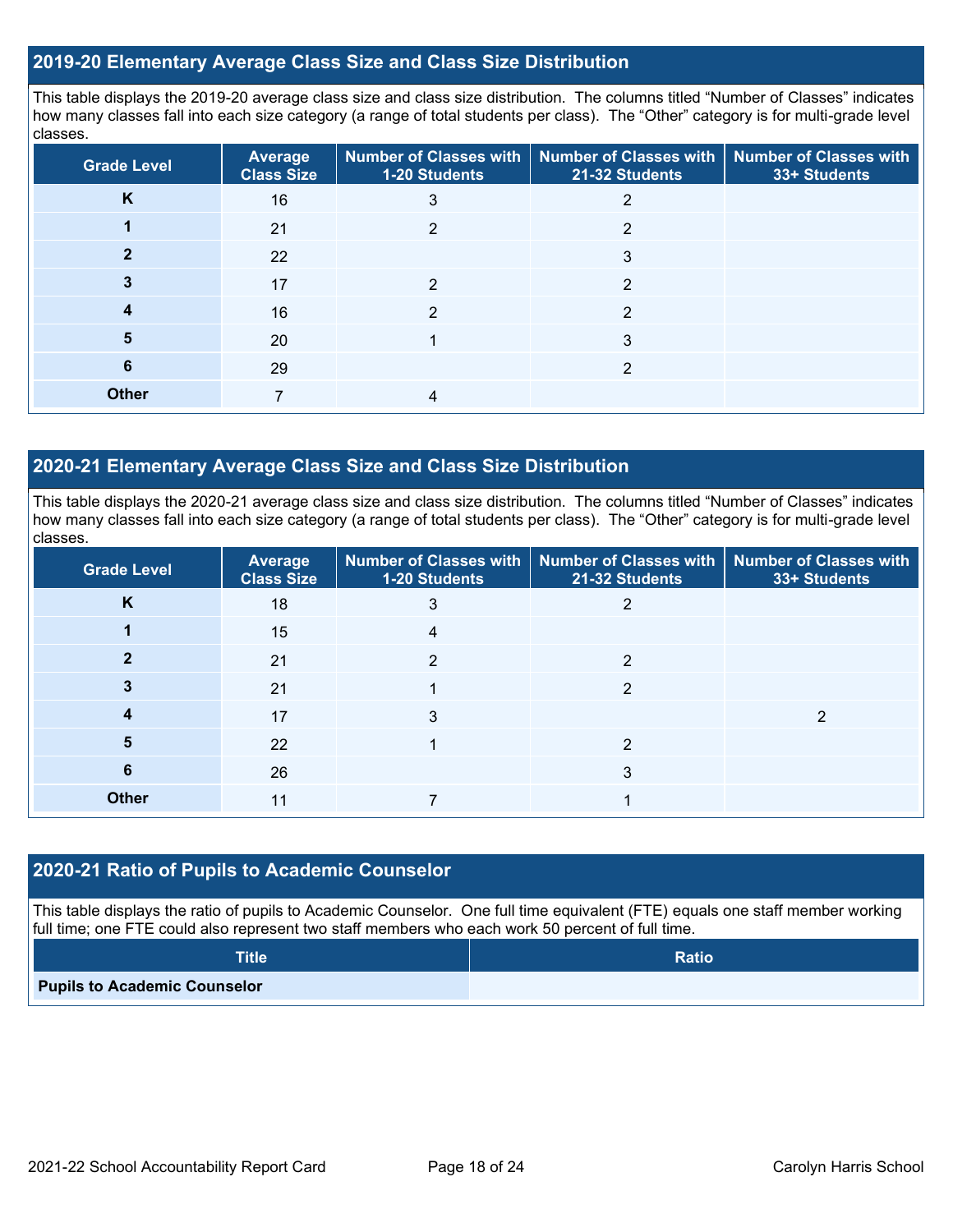## **2020-21 Student Support Services Staff**

This table displays the number of FTE support staff assigned to this school. One full time equivalent (FTE) equals one staff member working full time; one FTE could also represent two staff members who each work 50 percent of full time.

| <b>Title</b>                                                         | <b>Number of FTE Assigned to School</b> |
|----------------------------------------------------------------------|-----------------------------------------|
| <b>Counselor (Academic, Social/Behavioral or Career Development)</b> | 0                                       |
| Library Media Teacher (Librarian)                                    | 0                                       |
| Library Media Services Staff (Paraprofessional)                      | 0                                       |
| <b>Psychologist</b>                                                  | 0                                       |
| <b>Social Worker</b>                                                 | $\Omega$                                |
| <b>Speech/Language/Hearing Specialist</b>                            | 0                                       |
| <b>Resource Specialist (non-teaching)</b>                            | 0                                       |

## **2019-20 Expenditures Per Pupil and School Site Teacher Salaries**

This table displays the 2019-20 expenditures per pupil and average teach salary for this school. Cells with N/A values do not require data.

| <b>Level</b>                                         | <b>Total</b><br><b>Expenditures</b><br><b>Per Pupil</b> | <b>Expenditures</b><br><b>Per Pupil</b><br>(Restricted) | <b>Expenditures</b><br><b>Per Pupil</b><br>(Unrestricted) | <b>Average</b><br><b>Teacher</b><br><b>Salary</b> |
|------------------------------------------------------|---------------------------------------------------------|---------------------------------------------------------|-----------------------------------------------------------|---------------------------------------------------|
| <b>School Site</b>                                   | \$10,273                                                | \$2,855                                                 | \$7,418                                                   | \$84,406                                          |
| <b>District</b>                                      | N/A                                                     | N/A                                                     | \$3.176                                                   | \$75,963                                          |
| <b>Percent Difference - School Site and District</b> | N/A                                                     | N/A                                                     | 80.1                                                      | 10.5                                              |
| <b>State</b>                                         |                                                         |                                                         | \$8,444                                                   | \$85,863                                          |
| <b>Percent Difference - School Site and State</b>    | N/A                                                     | N/A                                                     | $-12.9$                                                   | $-1.7$                                            |

## **2020-21 Types of Services Funded**

TITLE I After School Program Migrant Ed. Special Ed. FFVP School Site Supplemental Funds **NSLP**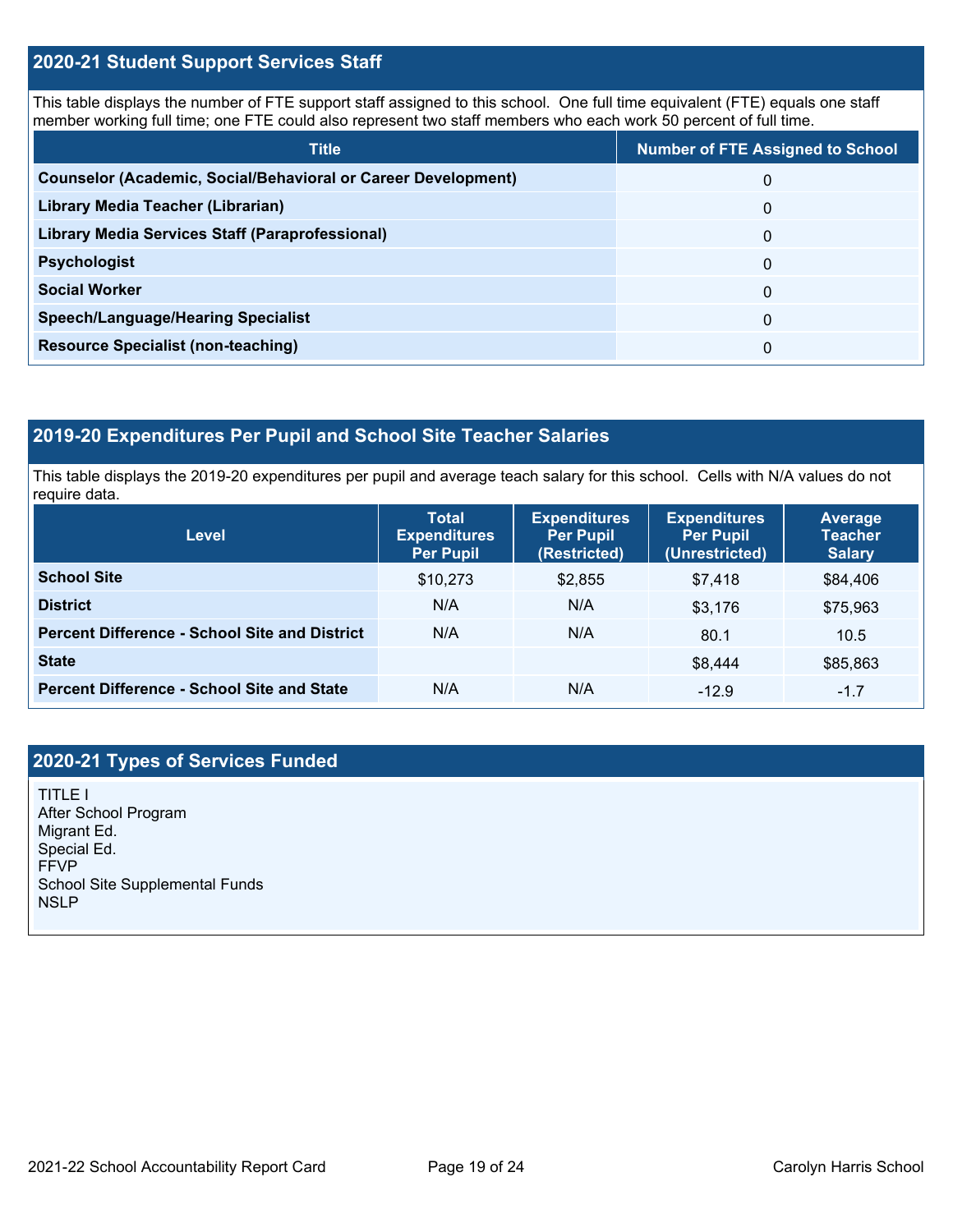## **2019-20 Teacher and Administrative Salaries**

This table displays the 2019-20 Teacher and Administrative salaries. For detailed information on salaries, see the CDE Certification Salaries & Benefits web page at [http://www.cde.ca.gov/ds/fd/cs/.](http://www.cde.ca.gov/ds/fd/cs/)

| Category                                             | <b>District</b><br><b>Amount</b> | <b>State Average</b><br>for Districts<br>in Same Category |
|------------------------------------------------------|----------------------------------|-----------------------------------------------------------|
| <b>Beginning Teacher Salary</b>                      | \$50,328                         | \$52,060                                                  |
| <b>Mid-Range Teacher Salary</b>                      | \$75,872                         | \$84,043                                                  |
| <b>Highest Teacher Salary</b>                        | \$100,272                        | \$107,043                                                 |
| <b>Average Principal Salary (Elementary)</b>         | \$144,130                        | \$133,582                                                 |
| <b>Average Principal Salary (Middle)</b>             | \$142,165                        | \$138,803                                                 |
| <b>Average Principal Salary (High)</b>               | \$0                              | \$133,845                                                 |
| <b>Superintendent Salary</b>                         | \$265,178                        | \$240,628                                                 |
| <b>Percent of Budget for Teacher Salaries</b>        | 30%                              | 35%                                                       |
| <b>Percent of Budget for Administrative Salaries</b> | 5%                               | 5%                                                        |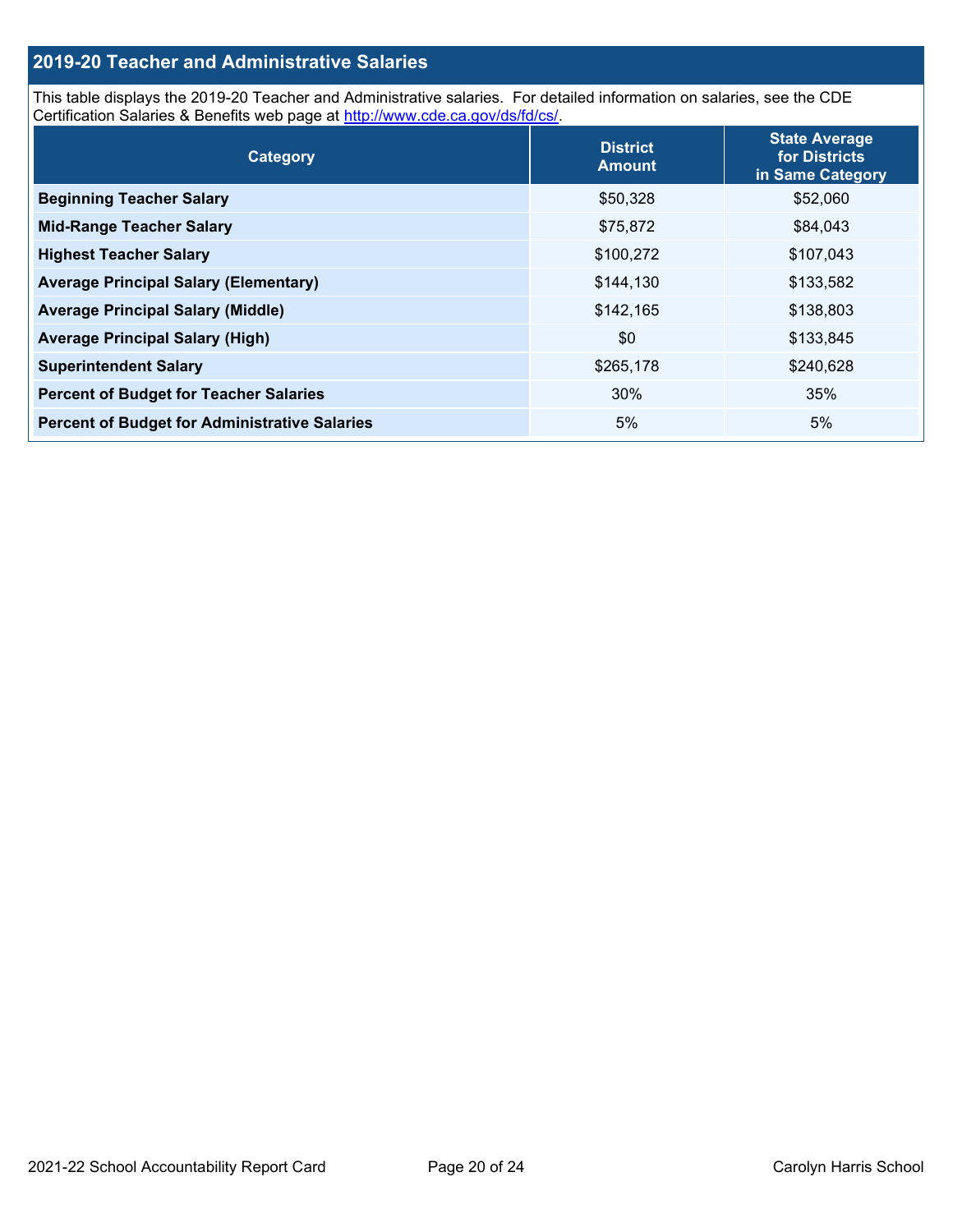### **Professional Development**

Professional development is designed to provide continuous learning opportunities for administrators, teachers, and classified personnel. Training opportunities affirm the basic philosophy of education that learning is a lifelong process that contributes to the well-being of the students, teachers, administrators, and community. Professional Development is an essential component of effective instruction and student learning.

All training revolves around identified needs of students and adults for the purpose of the improvement of instruction and increasing content knowledge. Central to all training are student achievement data, district focus areas, the Common Core State Standards, the state adopted standards-based instructional materials, and strategies to effectively teach the academic content standards to all students.

During 2020-2021, school year district professional development focused on virtual instruction due to the pandemic. In preparation of the school year, teachers were offered three full days of professional development during the summer. Regularly scheduled office hours and focused professional development was provided on a monthly basis during the school year. Topics addressed navigating platforms being used during virtual learning, increasing student engagement and addressing the common core state standards through distance learning.

Additional support was provided by academic coaches and district specialists for reading/language arts, mathematics, science, writing and social emotional learning. The district provided time and resources for collaboration, planning, and professional development. Additionally, professional development on Multi-Tiered Systems of Support and Support to school and district teams.

Teachers new to the District received four days of professional development prior to the beginning of the school year focused on orientation to District and school site policies and services, Common Core State Standards, classroom management, curriculum and pacing, using technology and setting up the classroom. Teachers in their second year with the District received two days of professional development prior to the beginning of the school year provided by the school site and focused on improving best practices.

New teachers with California preliminary credentials received professional development through the Bakersfield City School District (BCSD) Teacher Induction Program (TIP). The focus of BCSD TIP is being mentored by an experienced teacher, growing in the California Standards for the Teaching Profession (CSTP) and meeting the California Induction standards. The culmination of TIP is the recommendation for the CA Clear Credential. Each TIP teacher was assigned a veteran teacher who served as a mentor. The mentors received on-going professional development in coaching/mentoring strategies, instructional strategies, and guiding cycles of inquiry. Professional development was provided through individual mentoring, monthly meetings, and after-school workshops.

Intern teachers received professional development at monthly meetings focusing on the initial teaching skills of the CSTP including classroom management, lesson planning, assessment, and establishing a climate that is conducive to student achievement. Each Intern was assigned a mentor that provided day-to-day support in these areas as well as advisement toward meeting credential requirements. Mentors received monthly professional development in meeting the needs of Intern teachers. Interns also received coursework and supervision from universities partnered with BCSD to provide the Intern Program.

Teachers on Short Term Staffing Permits (STSPs) were provided mentors and monthly trainings on beginning pedagogy and best teaching practices. Each teacher on a STSP designed a plan to meet requirements to move to a CA Intern or Preliminary Credential. Support was provided for required testing and BCSD staff worked closely with university partners to ensure teachers on permits were taking prerequisite requirements to move to credentials.

Teachers on Provisional Intern Permits (PIPs) were provided a weekly cohort meeting focused on beginning pedagogy. Two cohort meetings occurred weekly to allow teachers on a PIP to work around university course schedules. Support was provided for required testing and BCSD staff worked closely with university partners to ensure teachers on permits were taking prerequisite requirements to move to credentials.

This table displays the number of school days dedicated to staff development and continuous improvement.

| <b>Subject</b>                                                                  |  | $2019-20$ 2020-21 2021-22 |
|---------------------------------------------------------------------------------|--|---------------------------|
| Number of school days dedicated to Staff Development and Continuous Improvement |  |                           |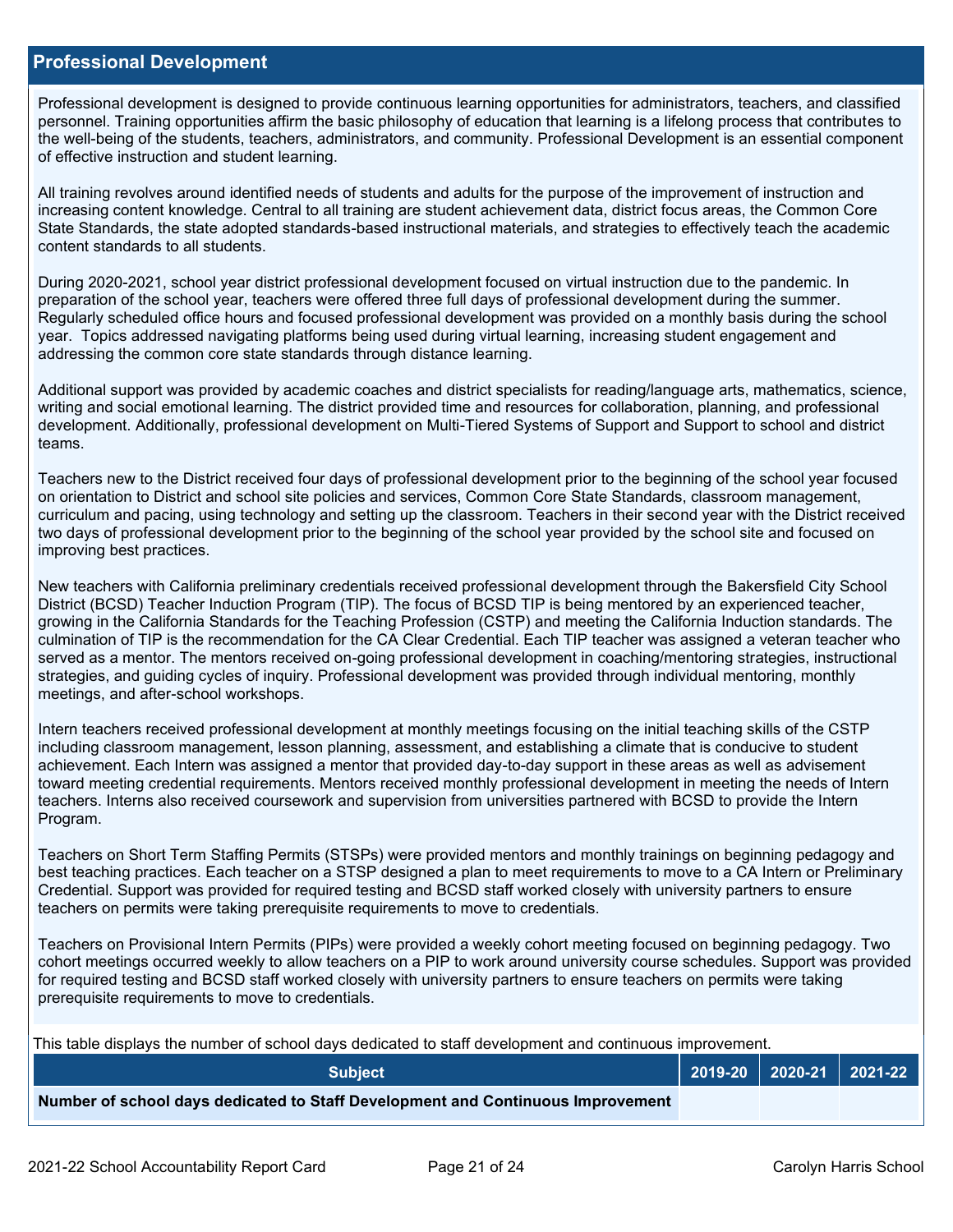# **Bakersfield City School District 2020-21 Local Accountability Report Card (LARC) Addendum**

## **Local Accountability Report Card (LARC) Addendum**

**2020-21 Local Accountability Report Card (LARC) Addendum Overview**



On July 14, 2021, the California State Board of Education (SBE) determined that the California Department of Education (CDE) will use the SARC as the mechanism to conduct a one-time data collection of the LEA-level aggregate test results of all school's local assessments administered during the 2020–2021 school year in order to meet the federal Every Students Succeeds Act (ESSA) reporting requirement for the Local Educational Agency Accountability Report Cards (LARCs).

Each local educational agency (LEA) is responsible for preparing and posting their annual LARC in accordance with the federal ESSA. As a courtesy, the CDE prepares and posts the LARCs on behalf of all LEAs.

Only for the 2020–2021 school year and the 2020–2021 LARCs, LEAs are required to report their aggregate local assessments test results at the LEA-level to the CDE by populating the tables below via the SARC. These data will be used to meet the LEAs' federal requirement for their LARCs. Note that it is the responsibility of the school and LEA to ensure that all student privacy and suppression rules are in place when reporting data in Tables 3 and 4 in the Addendum, as applicable.

The tables below are not part of the SBE approved 2020–2021 SARC template but rather are the mechanism by which these required data will be collected from LEAs.

For purposes of the LARC and the following tables, an LEA is defined as a school district, a county office of education, or a direct funded charter school.

| <b>2021-22 District Contact Information</b> |                                         |  |  |  |
|---------------------------------------------|-----------------------------------------|--|--|--|
| <b>District Name</b>                        | <b>Bakersfield City School District</b> |  |  |  |
| <b>Phone Number</b>                         | 661-631-4600                            |  |  |  |
| Superintendent                              | Mark Luque                              |  |  |  |
| <b>Email Address</b>                        | supt@bcsd.com                           |  |  |  |
| <b>District Website Address</b>             | www.bcsd.com                            |  |  |  |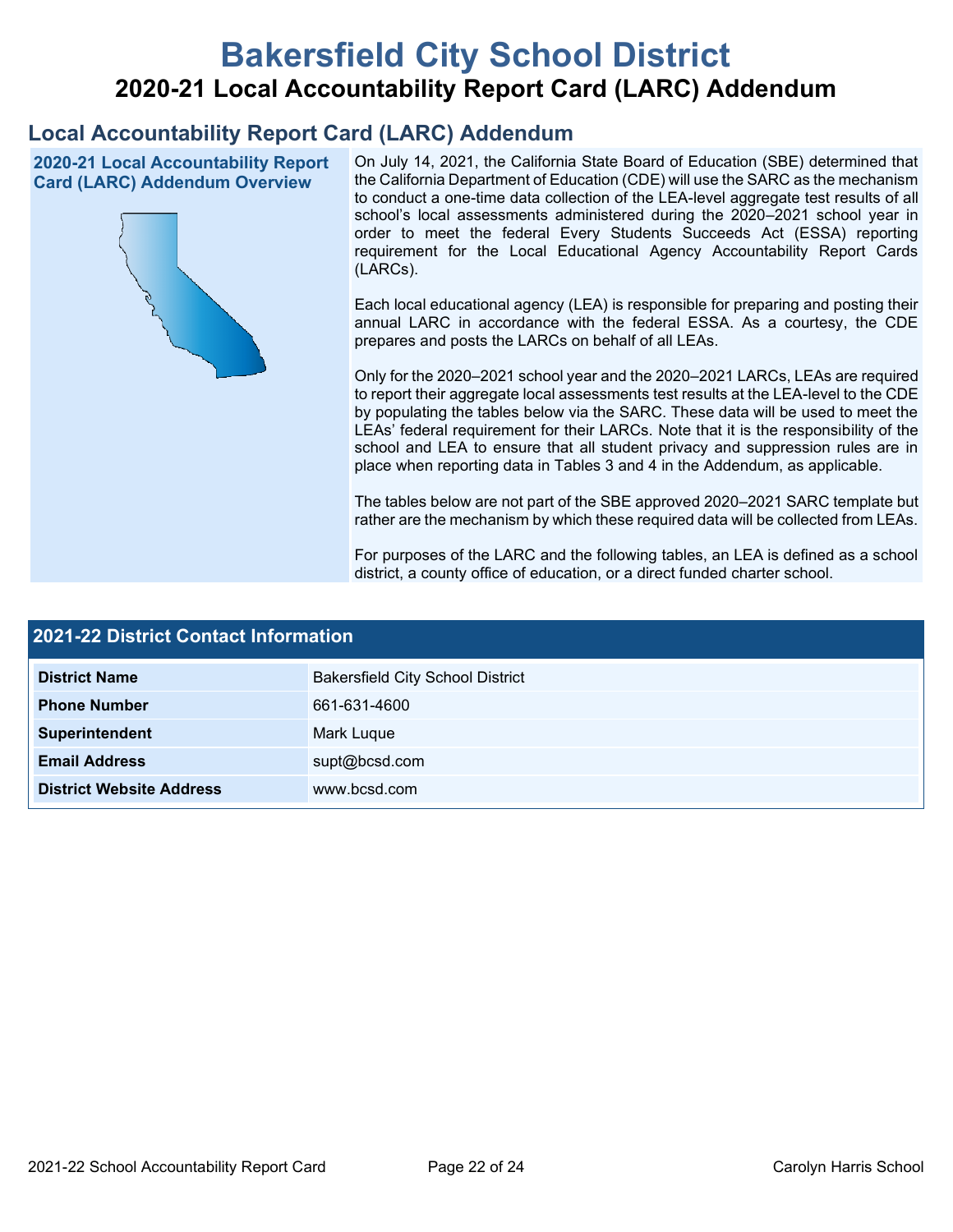## **2020-21 CAASPP Test Results in ELA by Student Group**

This table displays CAASPP test results in ELA by student group for students grades three through eight and grade eleven taking and completing a state-administered assessment. The CDE will populate this table for schools in cases where the school administered the CAASPP assessment. In cases where the school administered a local assessment instead of CAASPP, the CDE will populate this table with "NT" values, meaning this school did not test students using the CAASPP. See the local assessment(s) table for more information.

| <b>CAASPP</b><br><b>Student Groups</b>               | <b>CAASPP</b><br><b>Total</b><br><b>Enrollment</b> | <b>CAASPP</b><br><b>Number</b><br><b>Tested</b> | <b>CAASPP</b><br><b>Percent</b><br><b>Tested</b> | <b>CAASPP</b><br><b>Percent</b><br><b>Not Tested</b> | <b>CAASPP</b><br><b>Percent</b><br>Met or<br><b>Exceeded</b> |
|------------------------------------------------------|----------------------------------------------------|-------------------------------------------------|--------------------------------------------------|------------------------------------------------------|--------------------------------------------------------------|
| <b>All Students</b>                                  | 19655                                              | <b>NT</b>                                       | <b>NT</b>                                        | <b>NT</b>                                            | <b>NT</b>                                                    |
| <b>Female</b>                                        | 9598                                               | <b>NT</b>                                       | <b>NT</b>                                        | <b>NT</b>                                            | <b>NT</b>                                                    |
| <b>Male</b>                                          | 10055                                              | <b>NT</b>                                       | <b>NT</b>                                        | <b>NT</b>                                            | <b>NT</b>                                                    |
| American Indian or Alaska Native                     | 102                                                | <b>NT</b>                                       | <b>NT</b>                                        | <b>NT</b>                                            | <b>NT</b>                                                    |
| <b>Asian</b>                                         | 153                                                | <b>NT</b>                                       | <b>NT</b>                                        | <b>NT</b>                                            | <b>NT</b>                                                    |
| <b>Black or African American</b>                     | 1554                                               | <b>NT</b>                                       | <b>NT</b>                                        | <b>NT</b>                                            | NT                                                           |
| <b>Filipino</b>                                      | 67                                                 | <b>NT</b>                                       | <b>NT</b>                                        | <b>NT</b>                                            | <b>NT</b>                                                    |
| <b>Hispanic or Latino</b>                            | 15770                                              | <b>NT</b>                                       | <b>NT</b>                                        | <b>NT</b>                                            | <b>NT</b>                                                    |
| Native Hawaiian or Pacific Islander                  | 20                                                 | <b>NT</b>                                       | <b>NT</b>                                        | <b>NT</b>                                            | <b>NT</b>                                                    |
| <b>Two or More Races</b>                             | 324                                                | <b>NT</b>                                       | <b>NT</b>                                        | <b>NT</b>                                            | <b>NT</b>                                                    |
| <b>White</b>                                         | 1665                                               | <b>NT</b>                                       | <b>NT</b>                                        | <b>NT</b>                                            | <b>NT</b>                                                    |
| <b>English Learners</b>                              | 4700                                               | <b>NT</b>                                       | <b>NT</b>                                        | <b>NT</b>                                            | <b>NT</b>                                                    |
| <b>Foster Youth</b>                                  | 173                                                | <b>NT</b>                                       | <b>NT</b>                                        | <b>NT</b>                                            | <b>NT</b>                                                    |
| <b>Homeless</b>                                      | 1436                                               | <b>NT</b>                                       | <b>NT</b>                                        | <b>NT</b>                                            | <b>NT</b>                                                    |
| <b>Military</b>                                      | 14                                                 | <b>NT</b>                                       | <b>NT</b>                                        | <b>NT</b>                                            | <b>NT</b>                                                    |
| <b>Socioeconomically Disadvantaged</b>               | 18281                                              | <b>NT</b>                                       | <b>NT</b>                                        | <b>NT</b>                                            | <b>NT</b>                                                    |
| <b>Students Receiving Migrant Education Services</b> | 630                                                | <b>NT</b>                                       | <b>NT</b>                                        | <b>NT</b>                                            | NT                                                           |
| <b>Students with Disabilities</b>                    | 2350                                               | <b>NT</b>                                       | <b>NT</b>                                        | <b>NT</b>                                            | NT                                                           |